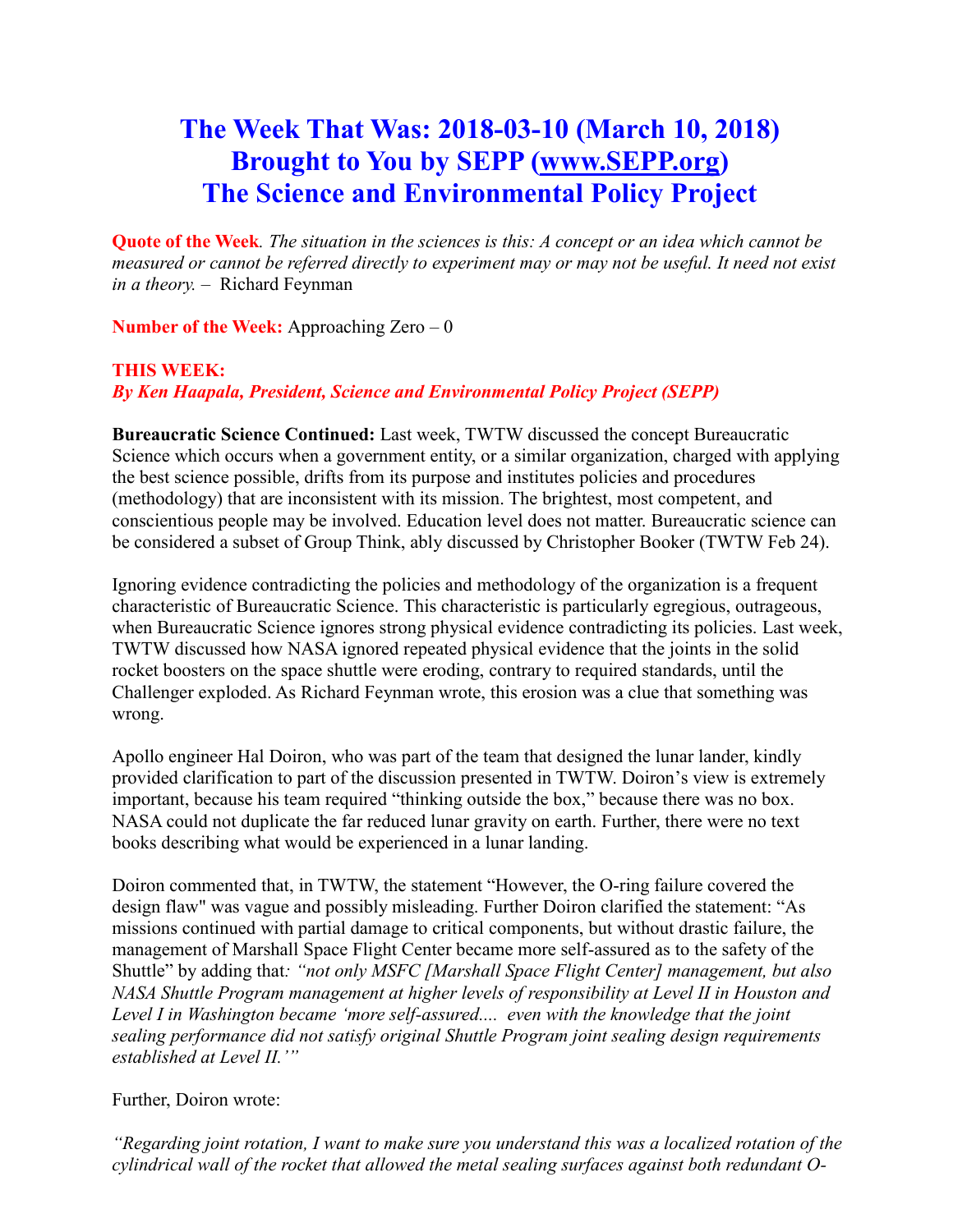*rings to separate slightly and relieve the squeeze on the O-rings. This in turn allowed the sealing performance of the O-rings to become sensitive to temperature and other factors affecting dynamic movement of the O-rings within their grooves that is not normally allowed in static Oring seal design practice."*

TWTW deeply appreciates such corrections because many concepts are difficult to express clearly and simply in written languages.

Unfortunately, after a pause to repair the joint rotation problem, NASA continued with its bureaucratic science by flying the space shuttle even though foam insulation had been observed breaking from the shuttle in prior flights. It did so until the Columbia disintegrated upon reentering the Earth's atmosphere on February 1, 2003.

What NASA should have done is what Boeing did with its 787 Dreamliner battery problem – ground all flights until the problem was fully checked and resolved. This included adding a heavy enclosure to restrict any possible fire from a lightweight lithium battery.

NASA's bureaucratic science resulted in dramatic failures. Other government entities are engaged in similar group think, resulting in policies that cannot succeed in their intended purpose, but often come at great cost. As Christopher Booker demonstrates in his writings, the UN Intergovernmental Panel on Climate Change (IPCC) is a classic example. Many other government organizations the IPCC lead. See links in past two TWTWs, and link under Defending the Orthodoxy.

\*\*\*\*\*\*\*\*\*\*\*\*\*\*\*\*\*

**Standards of Evidence:** Various municipalities in California are suing oil companies under common law public nuisance claims for damages they say occur from carbon dioxide (CO2) emissions. The case has gone to the US District Court for the Northern District of California. (In the US Federal Court system, a District Court is below the Court of Appeals and it is where most cases start if they are on the federal level.) The presiding judge, William Alsup, made an unusual and unexpected demand. He ruled that both sides prepare a tutorial for him:

*"The Court invites counsel to conduct a two-part tutorial on the subject of global warming and climate change:* 

*"(1) The first part will trace the history of scientific study of climate change, beginning with scientific inquiry into the formation and melting of the ice ages, periods of historical cooling and warming, smog, ozone, nuclear winter, volcanoes, and global warming. Each side will have sixty minutes. A horizontal timeline of major advances (and setbacks) would be welcomed.* 

*"(2) The second part will set forth the best science now available on global warming, glacier melt, sea rise, and coastal flooding. Each side will again have another sixty minutes."*

Specifically, the court ruled:

*"For the tutorial on MARCH 21, please include the following subjects:* 

*"1. What caused the various ice ages (including the "little ice age" and prolonged cool periods) and what caused the ice to melt? When they melted, by how much did sea level rise?*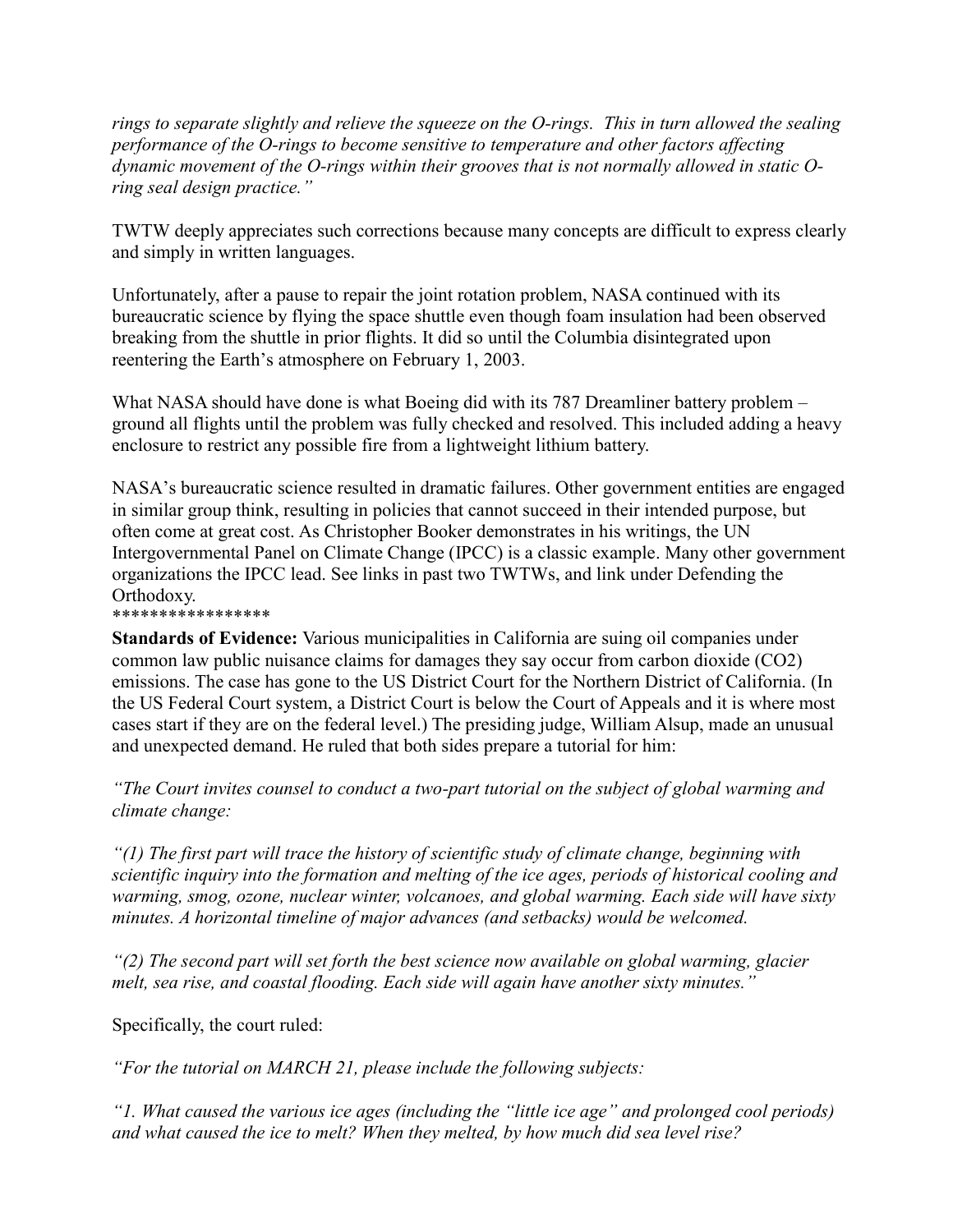*"2. What is the molecular difference by which CO2 absorbs infrared radiation but oxygen and nitrogen do not?* 

*"3. What is the mechanism by which infrared radiation trapped by CO2 in the atmosphere is turned into heat and finds its way back to sea level?* 

*"4. Does CO2 in the atmosphere reflect any sunlight back into space such that the reflected sunlight never penetrates the atmosphere in the first place?* 

*"5. Apart from CO2, what happens to the collective heat from tail pipe exhausts, engine radiators, and all other heat from combustion of fossil fuels? How, if at all, does this collective heat contribute to warming of the atmosphere?* 

*"6. In grade school, many of us were taught that humans exhale CO2 but plants absorb CO2 and return oxygen to the air (keeping the carbon for fiber). Is this still valid? If so, why hasn't plant life turned the higher levels of CO2 back into oxygen? Given the increase in human population on Earth (four billion), is human respiration a contributing factor to the buildup of CO2?* 

*"7. What are the main sources of CO2 that account for the incremental buildup of CO2 in the atmosphere?* 

*"8. What are the main sources of heat that account for the incremental rise in temperature on Earth?"*

*"9. Please bring to the tutorial a copy of the full GCC presentation referred to in Paragraph 67 of the Oakland complaint as well as the full GCSCT memo referred to in Paragraph 68."*

Paragraph 67 & 68 of the Oakland complaint refer to internal Global Climate Science Communications including Exxon, Chevron and the American Petroleum Institute.:

Paragraphs 69 and 70 of the Oakland complaint state:

*69. Over at least the last nineteen years, Exxon in particular has paid researchers and front groups to create uncertainties about basic climate change science and used denialist groups to attack well-respected scientists. These were calculated business decisions by Exxon to undermine climate change science and bolster production of fossil fuels.* 

*70. Between 1998 and 2014, Exxon paid millions of dollars to organizations to promote disinformation on global warming. During the early- to mid-1990s, Exxon directed some of this funding to Dr. Fred Seitz, Dr. Fred Singer, and/or Seitz and Singer's Science and Environmental Policy Project ("SEPP") in order to launch repeated attacks on mainstream climate science and IPCC conclusions, even as Exxon scientists participated in the IPCC. Seitz, Singer and SEPP had previously been paid by the tobacco industry to create doubt in the public mind about the hazards of smoking. Seitz and Singer were not climate scientists.* [Boldface added.]

Unfortunately, the late Roger Cohen, who studied the issue for Exxon and was skeptical as the harmful influence of CO2, can no longer help Exxon counter the expected barrage of bureaucratic science similar to what accompanied the EPA's Endangerment Finding.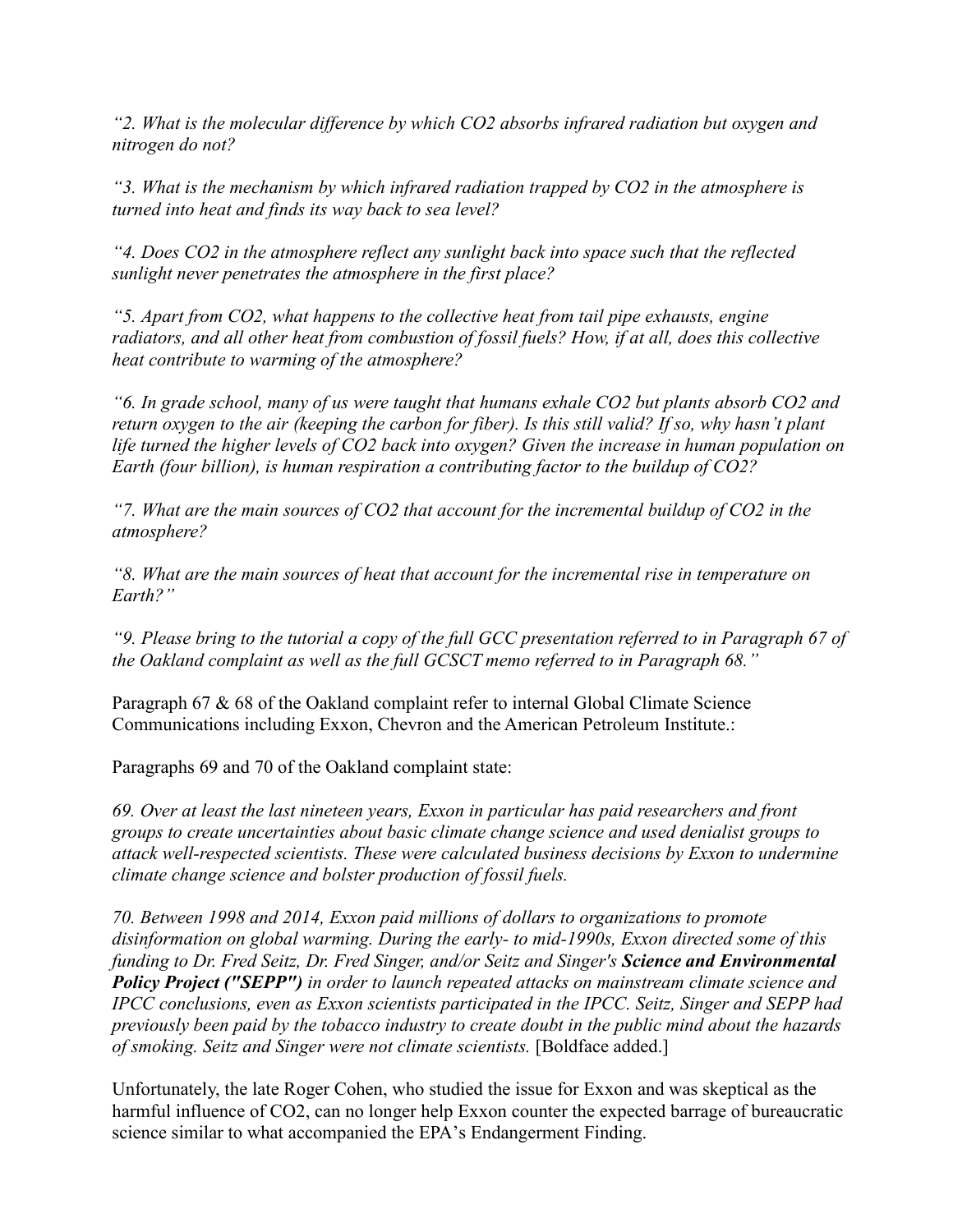SEPP is exploring if, as a party possibly slandered in the City of Oakland complaint, can it file an amicus (friend in court) brief in the case. If so, such a brief would probably focus on the standards of evidence: Direct or Indirect; Physical or Bureaucratic.

The greenhouse effect occurs in the atmosphere and based on comprehensive atmospheric data, the atmosphere is warming very modestly. Once natural influences such as the El Niño Southern Oscillation and volcanoes are removed, any warming trend in the entire atmospheric record is extremely modest, if existing at all. This is direct evidence. The IPCC and its followers such as the US Global Change Research Program (USGCRP) use surface temperatures which are incomplete and include many other human and natural influences. They use indirect evidence –is the admittedly flawed surface temperature record "hearsay"?

Physical evidence is hard data showing CO2 is the primary cause of global warming. Increasing emissions, changing climate, etc. are not physical evidence of cause. Bureaucratic evidence includes global climate models that fail basic testing, and group think such as organizations that fail to address the key issue in their reports, etc. The key issue is: do carbon dioxide emissions cause dire warming of the atmosphere? SEPP's answer is no, and CO2 emissions are beneficial to humanity and the environment.

See links under Challenging the Orthodoxy – NIPCC, Science, Policy, and Evidence, and Litigation Issues. \*\*\*\*\*\*\*\*\*\*\*\*\*\*\*\*\*

**Source of Heat – Atmospheric Methane?** In her blog, *Climate Etc*. Judith Curry takes up the issue of Question 8, in the District Judge's proposed tutorial: "*What are the main sources of heat that account for the incremental rise in temperature on Earth?"* Curry's post was prompted by response made to the questions by Andrew Dessler, of Texas A & M. In his response, Dessler posted a graph that was blurry, thus the source could not be clearly identified. However, it is similar to Figure SPM.5 found on page 14 of the Summary for Policymakers chapter, of the Fifth Assessment Report (AR5, 3013) of the IPCC. The figure is titled "Radiative forcing by emissions and drivers."

Atmospheric greenhouse gases are not **sources** of heat. They **absorb** some of the infrared energy emitted by the earth to space, thereby **slowing** the nighttime cooling of regions of the globe. However, one can understand the confusion of the judge.

In its graph, the IPCC ranks the main drivers of radiative forcing as CO2, CH4 (methane), Halocarbons and N2O (nitrous oxide), all identified as anthropogenic, human caused. It rates the level of confidence: Very High for CO2 and N2O, and High for CH4 and Halocarbons. The *positive* driver influence of each of these compounds is greater than the calculated *negative* driver from changes in land use, and far greater than the calculated *positive* changes in solar irradiance.

According to the graph, all the main drivers are well mixed in the atmosphere. This "well mixed" assumptions is a major issue.

Further, the graph breaks down the influence CH4 into four resulting atmospheric drivers, CO2, H2O, O3, and CH4. After broken down into the four components, the graph show the remaining CH4 has a strong positive influence. The text states: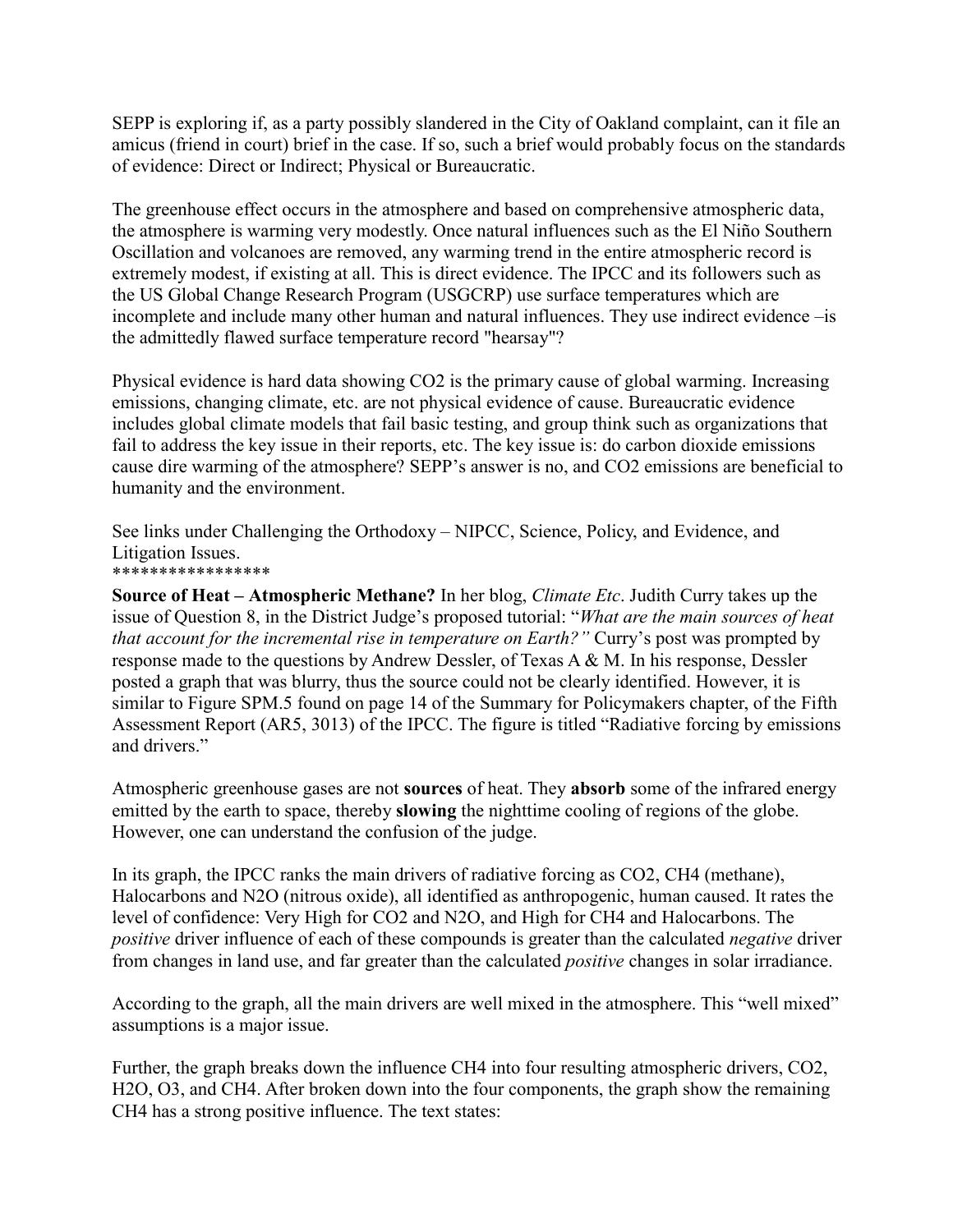*"Emissions of CH4 alone have caused an RF of 0.97 [0.74 to 1.20] W m−2 (see Figure SPM.5). This is much larger than the concentration-based estimate of 0.48 [0.38 to 0.58] W m−2 (unchanged from AR4). This difference in estimates is caused by concentration changes in ozone and stratospheric water vapour due to CH4 emissions and other emissions indirectly affecting CH4. {8.3, 8.5}"*

Herein is a major issue. At ground level what starts as CH4 changes, in part, to CO2 and H2O and O3 as it goes higher in the atmosphere. An important point, often overlooked, is that the amount of CH4 at any height in the atmosphere never gets above the amount of H2O.

Early in his professional career, SEPP Chairman Tom Sheahen was with a team measuring the absorbing ability of various greenhouse gases at the US Bureau of Standards (now the National Institute of Standards and Technology (NIST)). They confirmed what had been known for almost a century and in handbooks since the 1920s:

- Greenhouse gases absorb infrared energy given off by the earth in specific wavelengths.
- The most abundant greenhouse gas, water vapor, absorbs virtually all the energy that methane is capable of absorbing.
- And, because of the shape of the spectrum of thermal radiation that the earth emits, it is further known that adding methane to the atmosphere does not increase energy absorption of the atmosphere, because there is hardly any energy of the appropriate wave length which methane can absorb.
- Finally, it is also known that these results were repeated in multiple laboratories in multiple countries.

As Sheahen writes*: "Water gradually "freezes out" towards the top of the troposphere, but above that altitude in the stratosphere, the oxidation of CH4 assures that there will be more H2O than CH4 at every altitude. CH4 starts off around 1.8 ppm and never increases. H2O starts out at ground level about 20,000 ppm and declines to about 4 ppm in the stratosphere. Meanwhile, CO2 is about 400 ppm at every altitude, unchanged by anything water is doing (such as forming clouds)."*

Of the greenhouse gases, water vapor has the broadest capability of absorbing energy across the infrared spectrum. For some wavelengths, it absorbs all the energy. However, CH4, remains below a level where it is a significant participant in the greenhouse effect.

Further, the 1979 Charney Report published by the National Academy of Science **speculated** that the modest increase in greenhouse effect from CO2 would be amplified by an increase in atmospheric water vapor, strongly increasing the greenhouse effect. The report had no hard evidence supporting this speculation. The estimates in the Charney Report have been retained by the IPCC, but there is no discussion of an increase in greenhouse effect from water vapor in AR-5. The discussion in AR-5 of methane produces no "source of heat." See links under Challenging the Orthodoxy and Defending the Orthodoxy. \*\*\*\*\*\*\*\*\*\*\*\*\*\*\*\*\*

**Energy Disaster in UK:** The Global Warming Policy Foundation (GWPF) has released a disturbing, short report by Peter Lilley. Formerly, Lilley was the Secretary of State for Trade and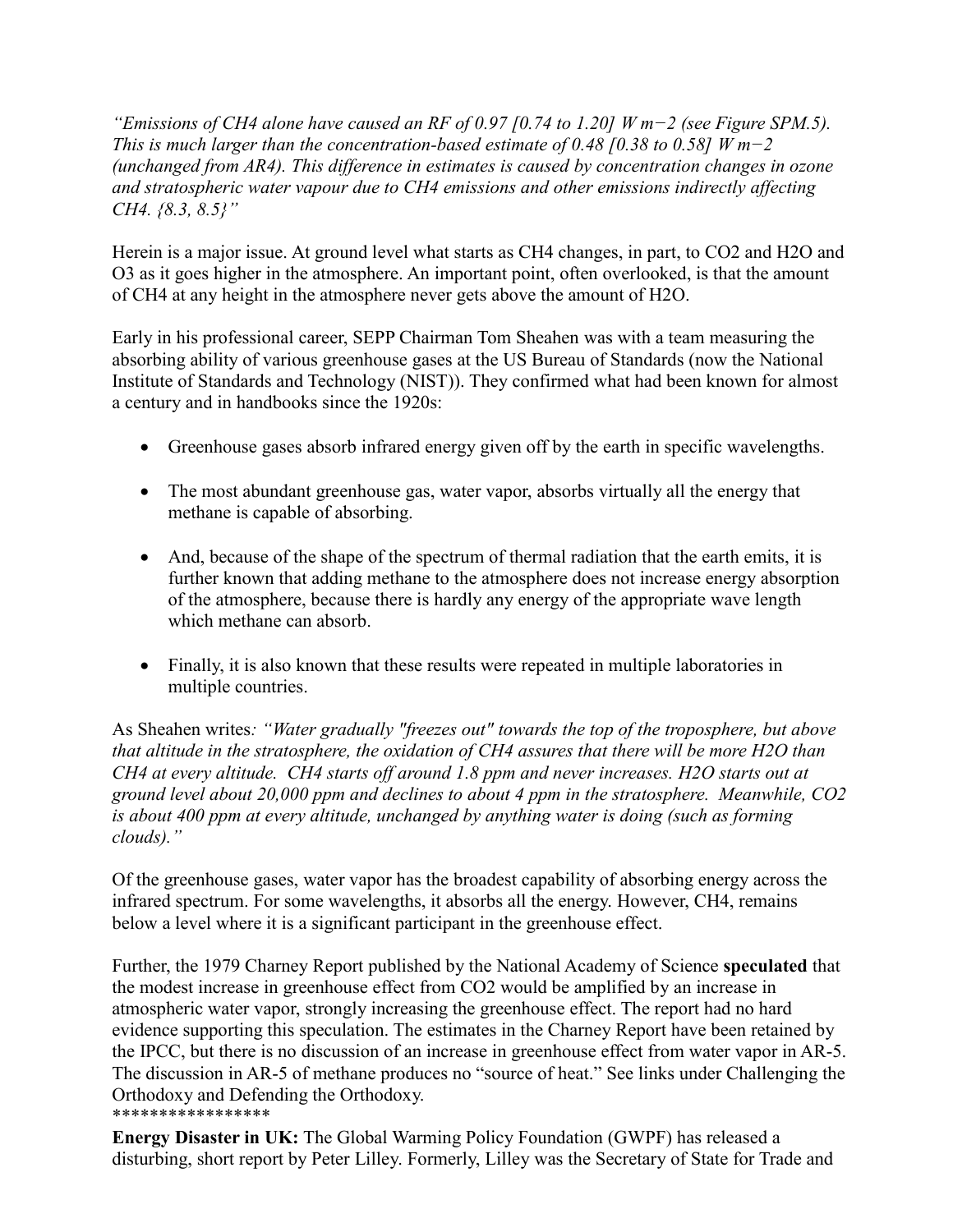Industry in the governments of Margaret Thatcher and John Major, also was Secretary of State for Social Security. He was one of only three Members of Parliament to vote against the passage of the Climate Change Act of 2008, which followed the IPCC AR-4, that raised the lower limit of the IPCC's claimed global warming to 2 degrees C (since dropped back to 1.5 C).

The "Cost of energy: independent review" was undertaken by Dieter Helm, Professor of economics at Oxford in 2017. Lilly's essay is a powerful exposure of the group think that is embedded in the energy industries and the UK government. He states:

*"In short, Helm takes on all the vested interests – not just commercial, but bureaucratic, political and academic – who are implicated in the existing system of subsidies and intervention. His proposals would erode their rents, undermine their roles and destroy their credibility. No wonder they damned his review with faint praise before consigning it to oblivion.*

Lilly warns of the climate-industrial complex, citing President Eisenhower's farewell address:

*"'As Eisenhower spelt out: '…a government contract becomes virtually a substitute for intellectual curiosity…The prospect of domination of the nation's scholars by Federal employment, project allocations, and the power of money is ever present and is gravely to be regarded'. We are seeing the emergence in the UK of a powerful 'climate-industrial complex"*

Lilly states:

*"Dieter Helm exposed the fact that billions of pounds of public money have been wasted on renewables schemes, yet the climate-industrial complex has shrugged him off with barely a glance. It is hard not to suspect that their flagrant disregard for sound economics may be mirrored in their approach to the science."*

See links under Challenging the Orthodoxy and

<https://www.gov.uk/government/publications/cost-of-energy-independent-review> \*\*\*\*\*\*\*\*\*\*\*\*\*\*\*\*\*

**Additions and Corrections:** Several readers commented that there was no explanation of Cube Development of a oil field. The name comes from Encana Corp, which developed the concept. It is based on looking at a cross section of the multiple layers as a rectangular solid with multiple horizontal wells:<https://www.encana.com/investors/stories/the-cube.html>

Last week's TWTW incorrectly stated the Titan III was an ICBM. The Titan I & II were ICBMs, and the Titan II was modified for placing payloads into space. The subsequent Titan III was a heavy-lift satellite launcher.

\*\*\*\*\*\*\*\*\*\*\*\*\*\*\*\*\*

**Number of the Week: Approaching Zero – 0.** As discussed above, laboratory tests demonstrate that adding methane (CH4) to today's atmosphere will have a warming effect approaching zero. According to Feynman's comment about the value of a concept, quoted above, is the concept of methane-caused global warming useful?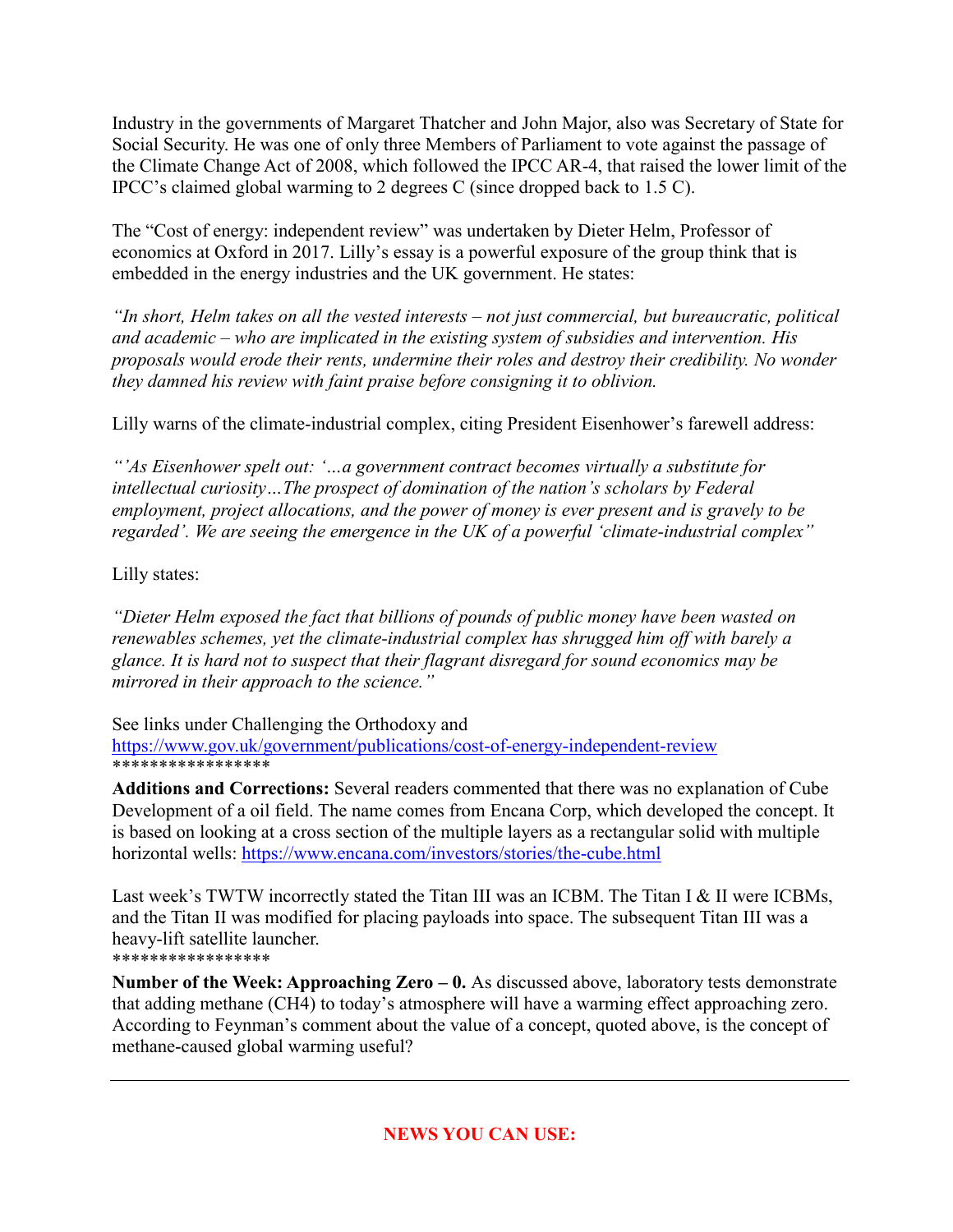## *Commentary: Is the Sun Rising?*

**NASA: Cosmic rays hitting Earth are 'bad and getting worse'**

By Anthony Watts, WUWT, Mar 5, 2018

[https://wattsupwiththat.com/2018/03/05/nasa-cosmic-rays-hitting-earth-are-bad-and-getting](https://wattsupwiththat.com/2018/03/05/nasa-cosmic-rays-hitting-earth-are-bad-and-getting-worse/)[worse/](https://wattsupwiththat.com/2018/03/05/nasa-cosmic-rays-hitting-earth-are-bad-and-getting-worse/)

Link to paper: Update on the worsening particle radiation environment observed by CRaTER and implications for future human deep-space exploration

By N.A. Schwadron, et al. Space Weather, Mar 6, 2018

<http://onlinelibrary.wiley.com/doi/10.1002/2017SW001803/abstract>

### **Man's Small Role…New Scientific Findings Show Pacific Tropical Storm Activity Linked To Solar And Oceanic Cycles**

Tropical storms in the Pacific are strongly influenced by solar activity fluctuations and ocean cycles

By Dr. Sebastian Lüning and Prof. Fritz Vahrenholt (German text translated/edited by P Gosselin), No Tricks Zone, Mar 4, 2018

[http://notrickszone.com/2018/03/04/mans-small-role-new-scientific-findings-show-pacific](http://notrickszone.com/2018/03/04/mans-small-role-new-scientific-findings-show-pacific-tropical-storm-activity-linked-to-solar-and-oceanic-cycles/#sthash.WbjbfGk5.dpbs)[tropical-storm-activity-linked-to-solar-and-oceanic-cycles/#sthash.WbjbfGk5.dpbs](http://notrickszone.com/2018/03/04/mans-small-role-new-scientific-findings-show-pacific-tropical-storm-activity-linked-to-solar-and-oceanic-cycles/#sthash.WbjbfGk5.dpbs)

Link to paper: South Pacific hydrologic and cyclone variability during the last 3000 years By M. R. Toomey, et al, Paleoceanography and Paleoclimatology, **Apr 18, 2016** <http://onlinelibrary.wiley.com/doi/10.1002/2015PA002870/abstract>

## *Challenging the Orthodoxy -- NIPCC*

### **Climate Change Reconsidered II: Physical Science**

Idso, Carter, and Singer, Lead Authors/Editors, 2013 <https://www.heartland.org/media-library/pdfs/CCR-II/CCR-II-Full.pdf> *Summary*:<http://www.nipccreport.org/reports/ccr2a/pdf/Summary-for-Policymakers.pdf>

## **Climate Change Reconsidered II: Biological Impacts**

Idso, Idso, Carter, and Singer, Lead Authors/Editors, 2014 <http://www.nipccreport.org/reports/ccr2b/pdf/Full-Report.pdf> *Summary*:<https://www.heartland.org/media-library/pdfs/CCR-IIb/Summary-for-Policymakers.pdf>

### **Why Scientists Disagree About Global Warming**

The NIPCC Report on the Scientific Consensus By Craig D. Idso, Robert M. Carter, and S. Fred Singer, NIPCC, Nov 23, 2015 <http://climatechangereconsidered.org/> Download with no charge <https://www.heartland.org/policy-documents/why-scientists-disagree-about-global-warming>

## **Nature, Not Human Activity, Rules the Climate**

S. Fred Singer, Editor, NIPCC, 2008 [http://www.sepp.org/publications/nipcc\\_final.pdf](http://www.sepp.org/publications/nipcc_final.pdf)

## *Challenging the Orthodoxy*

**In A Rare Public Debate, Dr. Willie Soon Uses Real Science To Take On The Climate 'Apocalypse'** By Kenneth Richard, No Tricks Zone, Mar 3, 2018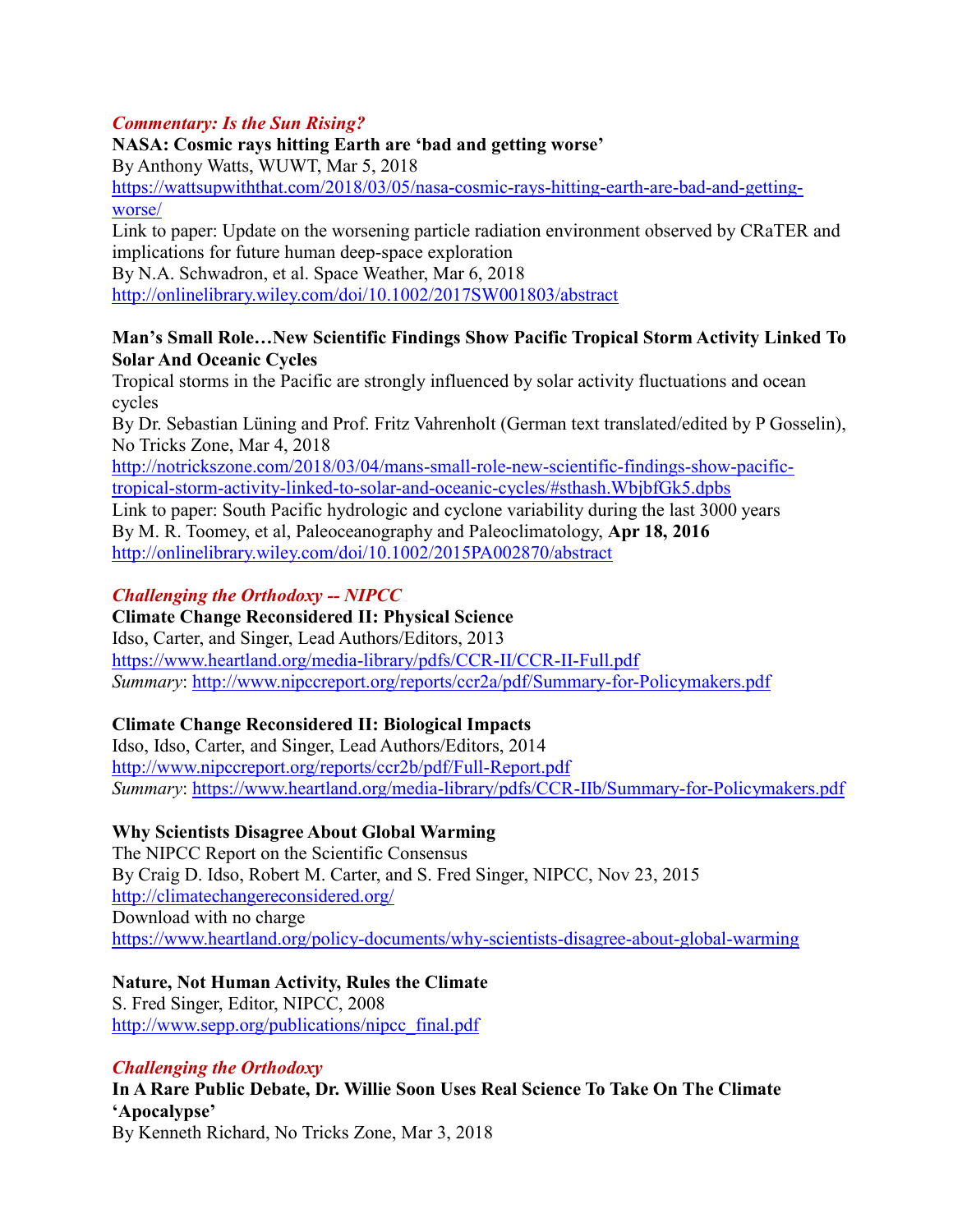[http://notrickszone.com/2018/03/08/in-a-rare-public-debate-dr-willie-soon-uses-real-science-to](http://notrickszone.com/2018/03/08/in-a-rare-public-debate-dr-willie-soon-uses-real-science-to-take-on-the-climate-apocalypse/#sthash.96pBtrl4.dpbs)[take-on-the-climate-apocalypse/#sthash.96pBtrl4.dpbs](http://notrickszone.com/2018/03/08/in-a-rare-public-debate-dr-willie-soon-uses-real-science-to-take-on-the-climate-apocalypse/#sthash.96pBtrl4.dpbs)

### **Methane: The Irrelevant Greenhouse Gas**

Water vapor has already absorbed the very same infrared radiation that Methane might have absorbed.

Guest essay by Dr. Tom Sheahen, WUWT, **Apr 11, 2014** <https://wattsupwiththat.com/2014/04/11/methane-the-irrelevant-greenhouse-gas/>

### **How to Deceive with Statistics: Distortions Due to Diminutive Denominators**

By Thomas P. Sheahen, American Thinker, **Jan 11, 2018** https://www.americanthinker.com/articles/2018/01/how to deceive with statistics distortions d [ue\\_to\\_diminutive\\_denominators.html](https://www.americanthinker.com/articles/2018/01/how_to_deceive_with_statistics_distortions_due_to_diminutive_denominators.html)

### **The Truth About the Helm Review**

By Staff Writers, GWPF, Mar 5, 2018 [http://www.thegwpf.com/climate-industrial-complex-wasting-100-billion-and-shutting-down](http://www.thegwpf.com/climate-industrial-complex-wasting-100-billion-and-shutting-down-debate-warns-lilley/)[debate-warns-lilley/](http://www.thegwpf.com/climate-industrial-complex-wasting-100-billion-and-shutting-down-debate-warns-lilley/) Link to paper: The Helm Review and The Climate-Industrial Complex By Peter Lilley, GWPF, 2018 <https://www.thegwpf.org/content/uploads/2018/03/HelmReviewS.pdf>

## **Delingpole: The Shocking True Story of How Global Warming Became the Biggest #FakeNews Scare of All Time (Pt 2)**

By James Delingpole, Breitbart, Mar 7, 2018 [http://www.breitbart.com/big-government/2018/03/07/delingpole-the-shocking-true-story-of-how](http://www.breitbart.com/big-government/2018/03/07/delingpole-the-shocking-true-story-of-how-global-warming-became-the-biggest-fakenews-scare-of-all-time-pt-2/)[global-warming-became-the-biggest-fakenews-scare-of-all-time-pt-2/](http://www.breitbart.com/big-government/2018/03/07/delingpole-the-shocking-true-story-of-how-global-warming-became-the-biggest-fakenews-scare-of-all-time-pt-2/)

"Too many people are distracted by the fallacious Appeal to Authority: 'Who do you trust? 97 percent of the world's scientists or Breitbart's James Delingpole?'"

*[SEPP Comment: Among other items, the article discusses Al Gore's attack on SEPP Chairman Emeritus Fred Singer.]*

**How the Climate Alarmists Managed to Get Everything Wrong** By Alan Carlin, Carlin Economics and Science, Mar 9, 2018

<http://www.carlineconomics.com/archives/4259>

### *Defending the Orthodoxy*

**Climate Change 2013: The Physical Science Basis** Working Group I, AR-5, IPCC, 2014 [http://www.climatechange2013.org/images/report/WG1AR5\\_ALL\\_FINAL.pdf](http://www.climatechange2013.org/images/report/WG1AR5_ALL_FINAL.pdf)

**Bloomberg picked for high-profile climate job** By Jean Chemnick, E & E, Mar 6, 2018 <https://www.eenews.net/climatewire/2018/03/06/stories/1060075509>

### *Questioning the Orthodoxy*

**Cutting: The Politically Incorrect Guide to Climate Change, by the evil planet killer Marc Morano!** By Jo Nova Her Blog, Mar 4, 2018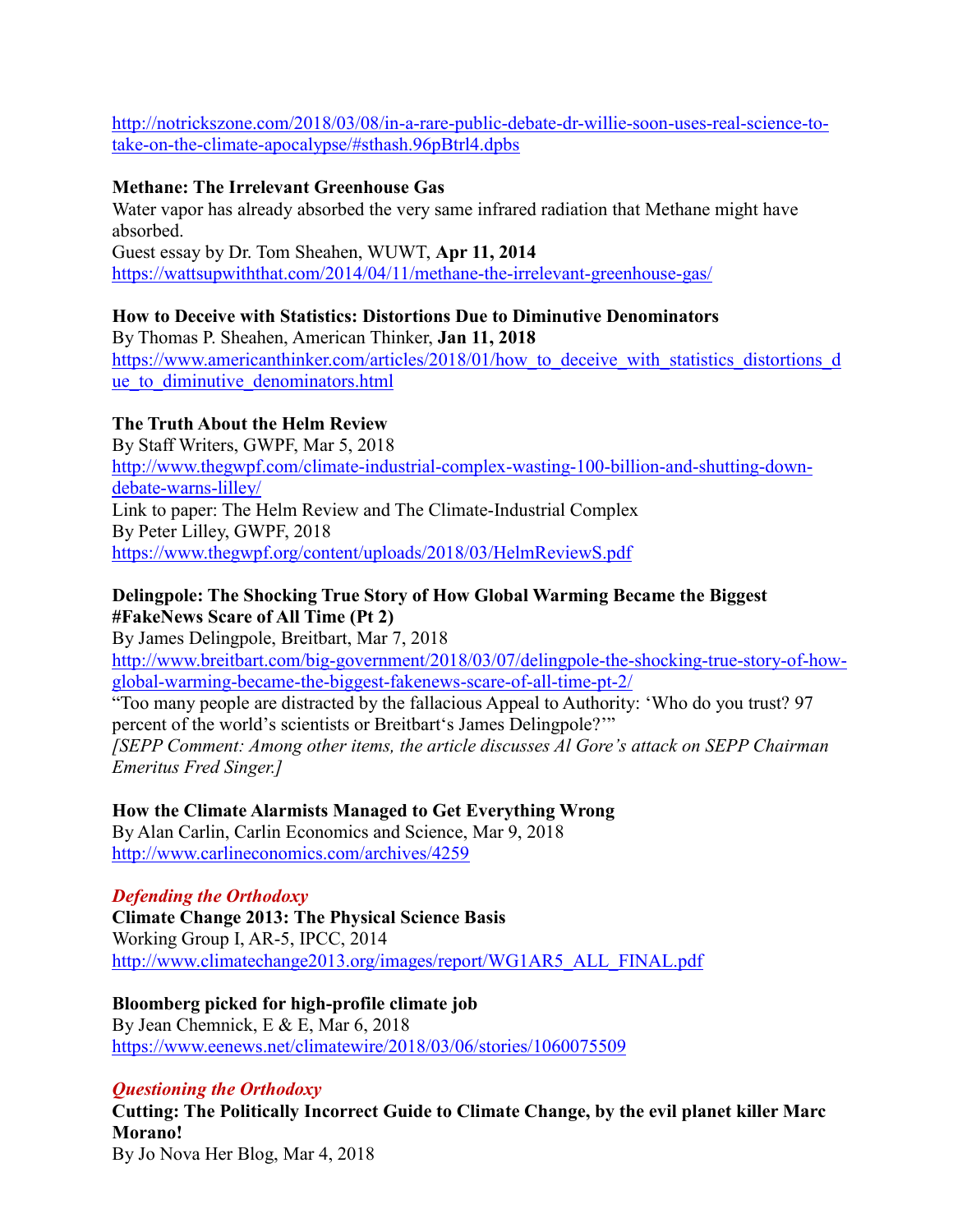[http://joannenova.com.au/2018/03/the-politically-incorrect-guide-to-climate-change-by-marc](http://joannenova.com.au/2018/03/the-politically-incorrect-guide-to-climate-change-by-marc-morano/)[morano/](http://joannenova.com.au/2018/03/the-politically-incorrect-guide-to-climate-change-by-marc-morano/)

### **Climate Science's Dark Knight, Marc Morano, Body Slams Climate Agenda In New Bestseller**

By P Gosselin. No Tricks Zone, March 6, 2018 [http://notrickszone.com/2018/03/06/climate-sciences-dark-knight-marc-morano-body-slams](http://notrickszone.com/2018/03/06/climate-sciences-dark-knight-marc-morano-body-slams-climate-agenda-in-new-bestseller/#sthash.1qnGwU9E.dpbs)[climate-agenda-in-new-bestseller/#sthash.1qnGwU9E.dpbs](http://notrickszone.com/2018/03/06/climate-sciences-dark-knight-marc-morano-body-slams-climate-agenda-in-new-bestseller/#sthash.1qnGwU9E.dpbs)

## **EXCLUSIVE: An "ugly" chapter that didn't make the Bestseller Book: The Politically Incorrect Guide® to Climate Change**

By Anthony Watts, WUWT, Mar 7, 2018 [https://wattsupwiththat.com/2018/03/07/exclusive-an-ugly-chapter-that-didnt-make-the-bestseller](https://wattsupwiththat.com/2018/03/07/exclusive-an-ugly-chapter-that-didnt-make-the-bestseller-book-the-politically-incorrect-guide-to-climate-change/)[book-the-politically-incorrect-guide-to-climate-change/](https://wattsupwiththat.com/2018/03/07/exclusive-an-ugly-chapter-that-didnt-make-the-bestseller-book-the-politically-incorrect-guide-to-climate-change/)

## *Change in US Administrations*

**Will Congress finally get tough on junk science?** House hearing investigates a UN cancer agency accused of misusing US taxpayer funds Guest opinion by Paul Driessen, WUWT, Mar 5, 2018 <https://wattsupwiththat.com/2018/03/05/will-congress-finally-get-tough-on-junk-science/> Cohn is out. Here's what it means for climate Zack Colman and Robin Bravender, E&E News, Mar 7, 2018 <https://www.eenews.net/stories/1060075635>

## **Climate skeptic oversaw sprawling review of agency policy**

By Brittany Patterson, E&E News, Mar 8, 2018 <https://www.eenews.net/climatewire/2018/03/08/stories/1060075787>

## **John Kelly killed Pruitt's climate science debate**

By Timothy Cama, The Hill, Mar 9, 2018 [http://thehill.com/policy/energy-environment/377658-john-kelly-killed-pruitts-climate-science](http://thehill.com/policy/energy-environment/377658-john-kelly-killed-pruitts-climate-science-debate)[debate](http://thehill.com/policy/energy-environment/377658-john-kelly-killed-pruitts-climate-science-debate) *[SEPP Comment: According to the New York Times.]*

## **Perry calls global moves to shift from fossil fuels 'immoral'**

By Morgan Gstalter, The Hill, Mar 8, 2018 [http://thehill.com/policy/energy-environment/377420-perry-calls-global-shift-away-from-fossil](http://thehill.com/policy/energy-environment/377420-perry-calls-global-shift-away-from-fossil-fuels-immortal)[fuels-immortal](http://thehill.com/policy/energy-environment/377420-perry-calls-global-shift-away-from-fossil-fuels-immortal)

"The United States has entered "energy realism," Perry said, as the Trump administration has pushed for more oil and gas production, as well as wind and renewable energy."

## **Who Is The Worst Member Of President Trump's Cabinet?**

By Franics Menton, Manhattan Contrarian, Mar 5, 2018 <http://manhattancontrarian.com/blog/who-is-the-worst-member-of-president-trumps-cabinet> *[SEPP Comment: NOAA's outrageous data adjustments need to be addressed.]*

## *Social Benefits of Carbon*

**Seeing the CO2 greening of Planet Earth** By David Wojick, C-Fact, Mar 8, 2018 [H/t Cooler Heads]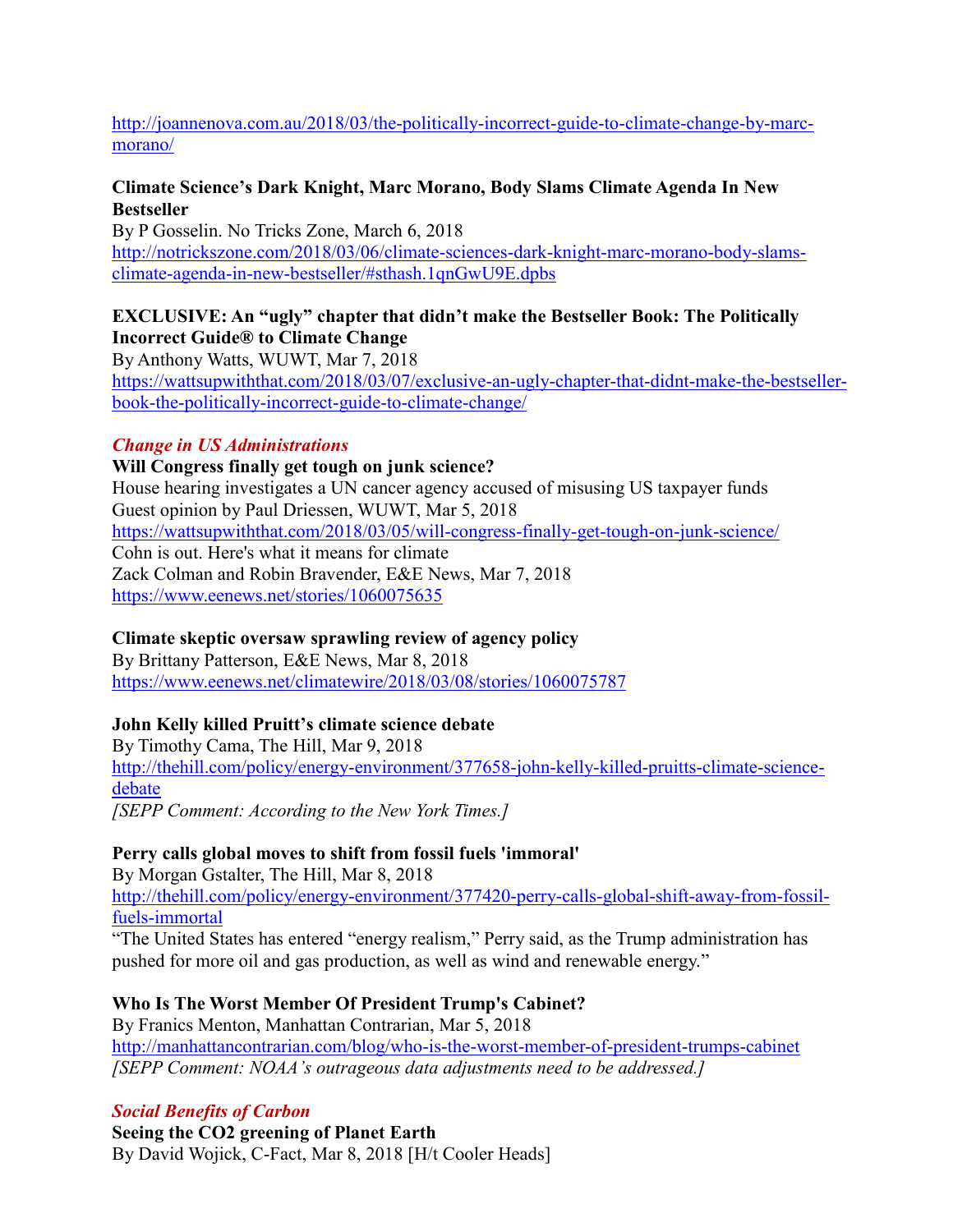<http://www.cfact.org/2018/03/08/seeing-the-co2-greening-of-planet-earth/>

Link to NASA Video: 20 Years of Global Biosphere (updated) Visualizations by Alex Kekesi, Nov 14, 2017 <https://svs.gsfc.nasa.gov/4596> *[SEPP Comment: The annual snow cover in the Northern Hemisphere is stunning, also.]*

## *Problems in the Orthodoxy*

**Economic Equality Is Key to Solving Climate Change, Report Shows** By Jeremy Hodges, Bloomberg, Mar 5, 2018 [H/t WUWT] [https://www.bloomberg.com/news/articles/2018-03-05/economic-equality-is-key-to-solving](https://www.bloomberg.com/news/articles/2018-03-05/economic-equality-is-key-to-solving-climate-change-report-shows)[climate-change-report-shows](https://www.bloomberg.com/news/articles/2018-03-05/economic-equality-is-key-to-solving-climate-change-report-shows)

*[SEPP Comment: According to the charts since 2000, the drop in CO2 emissions of about 120 metric tons from Germany, with great costs, is more than offset by the increase in India of almost 2,500 metric tons. The units in the charts are wrong. For example, the according to EIA, the US emitted 5,259 MMmt in 2015 to 5,170 MMmt in 2016. The graphs in the article state metric tons, not million metric tons.]*

## **Experts try to find a good way to talk about warming**

Scott Waldman, E&E News, Mar 7, 2018

<https://www.eenews.net/climatewire/2018/03/07/stories/1060075639>

"'Using climate science as a political wedge and dismissing the growing body of research that shows humans are warming the planet at an unprecedented pace is largely an American concept,' said John Gastil, a political science professor at Pennsylvania State University."

## *Science, Policy, and Evidence*

**The People of the State of California v. BP et al** Filed by the City of Oakland, September 19, 2017 Complaint for Public Nuisance [http://blogs2.law.columbia.edu/climate-change-litigation/wp-content/uploads/sites/16/case](http://blogs2.law.columbia.edu/climate-change-litigation/wp-content/uploads/sites/16/case-documents/2017/20170919_docket-RG17875889_complaint.pdf)[documents/2017/20170919\\_docket-RG17875889\\_complaint.pdf](http://blogs2.law.columbia.edu/climate-change-litigation/wp-content/uploads/sites/16/case-documents/2017/20170919_docket-RG17875889_complaint.pdf)

### **What are the main sources of heat that account for the incremental rise in temperature on Earth?**

By Judith Curry, Climate Etc. Mar 9, 2018 [https://judithcurry.com/2018/03/09/what-are-the-main-sources-of-heat-that-account-for-the](https://judithcurry.com/2018/03/09/what-are-the-main-sources-of-heat-that-account-for-the-incremental-rise-in-temperature-on-earth/#more-23903)[incremental-rise-in-temperature-on-earth/#more-23903](https://judithcurry.com/2018/03/09/what-are-the-main-sources-of-heat-that-account-for-the-incremental-rise-in-temperature-on-earth/#more-23903) "Suggestions for the climate 'red team' response."

## **US District Court, Northern District of California**

The People of the State of California, V. BP P.L.C et al William Alsup, US District Judge Questions for the Tutorial, Mar 6, 2018 [http://blogs2.law.columbia.edu/climate-change-litigation/wp-content/uploads/sites/16/case](http://blogs2.law.columbia.edu/climate-change-litigation/wp-content/uploads/sites/16/case-documents/2018/20180306_docket-317-cv-06011_order.pdf)[documents/2018/20180306\\_docket-317-cv-06011\\_order.pdf](http://blogs2.law.columbia.edu/climate-change-litigation/wp-content/uploads/sites/16/case-documents/2018/20180306_docket-317-cv-06011_order.pdf)

## *Review of Recent Scientific Articles by CO2 Science*

**Prey Consumption by Largemouth Bass Unaffected by Freshwater Acidification** Midway, S.R., Hasler, C.T., Wagner, T. and Suski, C.D. 2017. Predation of freshwater fish in environments with elevated carbon dioxide. *Marine and Freshwater Research* 68: 1585-1592. Mar 9, 2018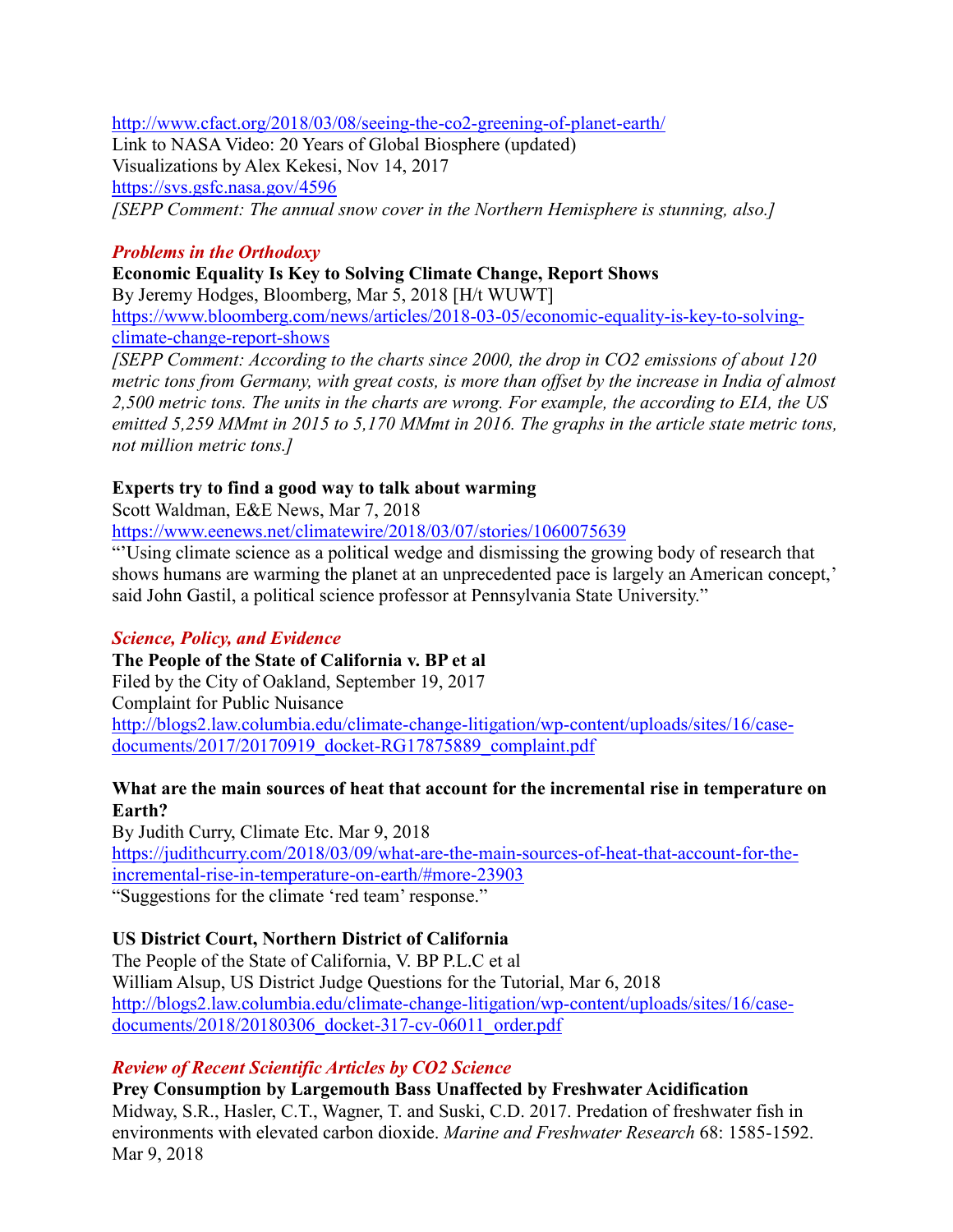<http://www.co2science.org/articles/V21/mar/a6.php>

*[SEPP Comment: Hardly surprising, since largemouth bass thrive in truly acidic bogs and swamps in the Southeast US, many with pH below 5.0.]*

### **The Interactive Effects of Temperature and CO2 on Soybean Growth and Yield**

Lenka, N.K., Lenka, S., Thakur, J.K., Elanchezhian, R., Sher, S.B., Simaiya, V., Yashona, D.S., Biswas, A.K., Agrawal, P.K. and Patra, A.K. 2017. Interactive effect of elevated carbon dioxide and elevated temperature on growth and yield of soybean. *Current Science* 113: 2305-2310. Mar 8, 2018

<http://www.co2science.org/articles/V21/mar/a5.php>

"Consequently, it is clear that if both atmospheric CO2 concentrations and air temperatures rise in the future within the ranges analyzed in this study, soybeans and those who grow them will reap tremendous benefits, including yield enhancements of 50% or more."

### **Selecting Static or Diel Cycling of pCO2 Levels in Ocean Acidification Experiments: The Choice Matters**

Jarrold, M.D., Humphrey, C., McCormick, M.I. and Munday, P.L. 2017. Diel CO2 cycles reduce severity of behavioral abnormalities in coral reef fish under ocean acidification. *Scientific Reports* 7: 10153, DOI:10.1038/s41598-017-10378-y., Mar 7, 2018

<http://www.co2science.org/articles/V21/mar/a4.php>

"Yet despite such natural diel variability in pCO2, nearly all ocean acidification (OA) experiments are performed at static pCO2 treatment levels, which clearly do not represent real-world pCO2 conditions. Consequently, OA experiments that fail to incorporate realistic diel pCO2 fluctuations must be treated with a healthy dose of skepticism."

### *Model Issues*

**Claim: Scientists accurately model the action of aerosols on clouds**

By Anthony Watts, WUWT, Mar 8, 2018

[https://wattsupwiththat.com/2018/03/08/claim-scientists-accurately-model-the-action-of-aerosols](https://wattsupwiththat.com/2018/03/08/claim-scientists-accurately-model-the-action-of-aerosols-on-clouds/)[on-clouds/](https://wattsupwiththat.com/2018/03/08/claim-scientists-accurately-model-the-action-of-aerosols-on-clouds/)

Link to paper: Aerosol effects on cloud water amounts were successfully simulated by a global cloud-system resolving model

By Yousuke Sato, et al. Nature Communications, Mar 7, 2018 <https://www.nature.com/articles/s41467-018-03379-6>

*[SEPP Comment: Addressing an interesting issue: Does Aerosol–cloud interaction (ACI) exert a significant cooling effect on the Earth's climate, which may offset a substantial fraction of the warming effects of greenhouse gases?]*

### *Measurement Issues -- Surface*

**Alarmists throw in the towel on poor quality surface temperature data – pitch for a new global climate reference network**

By Anthony Watts, WUWT, Mar 2, 2018

[https://wattsupwiththat.com/2018/03/02/alarmists-throw-in-the-towel-on-poor-quality-surface](https://wattsupwiththat.com/2018/03/02/alarmists-throw-in-the-towel-on-poor-quality-surface-temperature-data-pitch-for-a-new-global-climate-reference-network/)[temperature-data-pitch-for-a-new-global-climate-reference-network/](https://wattsupwiththat.com/2018/03/02/alarmists-throw-in-the-towel-on-poor-quality-surface-temperature-data-pitch-for-a-new-global-climate-reference-network/)

## **CET Winter Trends**

By Paul Homewood, Not a Lot of People Know That, Mar 9, 2018 <https://notalotofpeopleknowthat.wordpress.com/2018/03/09/cet-winter-trends/#more-32738>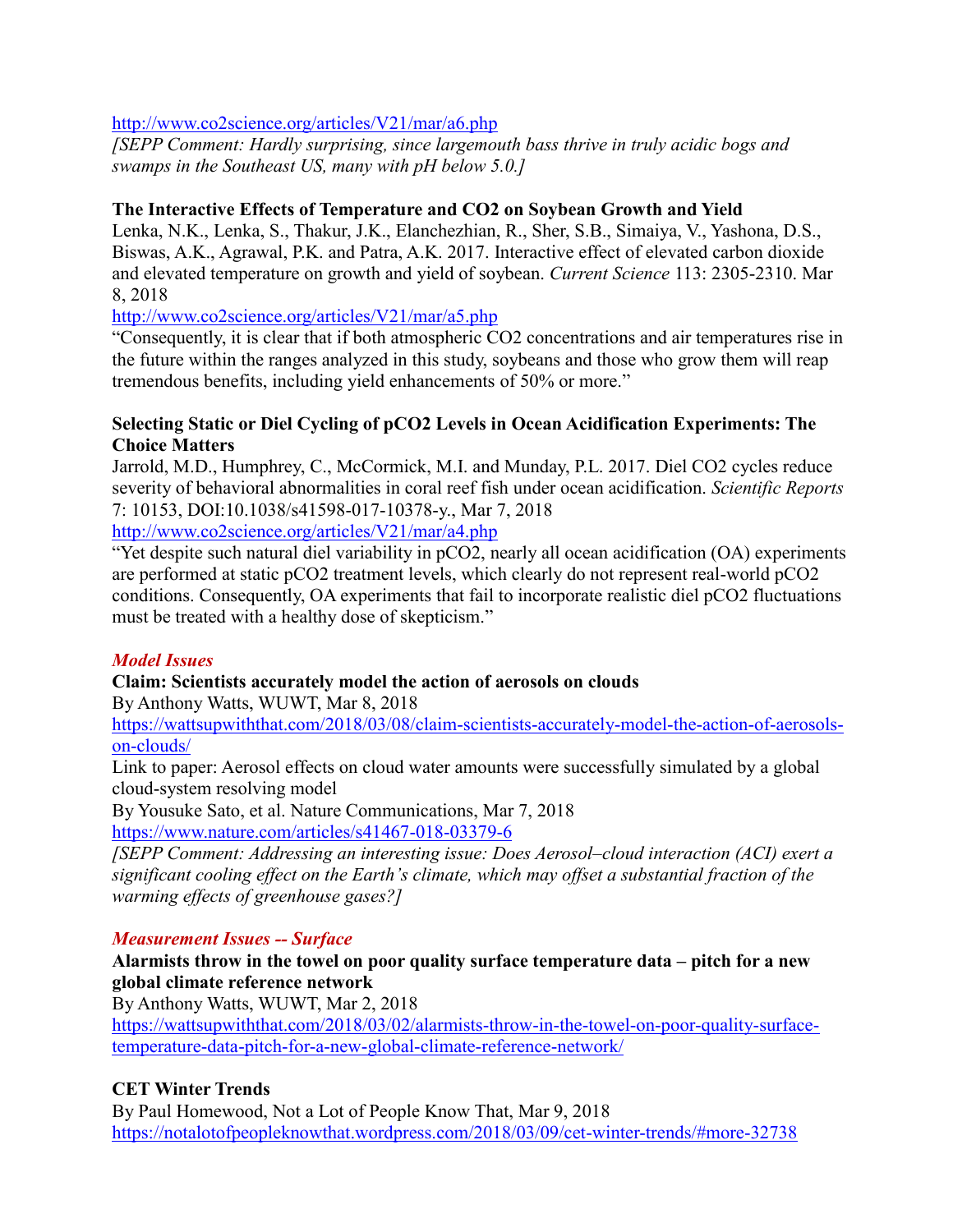### **Scientists Admit We Need Better Thermometers To Measure Climate Change**

By Michael Bastasch, Daily Caller, Mar 3, 2018

<http://dailycaller.com/2018/03/03/scientists-admit-better-thermometers-climate-change/> Link to paper: Towards a global land surface climate fiducial reference measurements network By P.W. Thorne, et al. International Journal of Climatology, Mar 1, 2018 <http://onlinelibrary.wiley.com/doi/10.1002/joc.5458/full>

### *Measurement Issues -- Atmosphere*

**Global Temperature Report**

By Staff Writers, Earth system Science Center, UAH, Feb 2018, Accessed Mar 4, 2018 <https://www.nsstc.uah.edu/climate/>

### **UAH Show Global Temperatures Continue To Fall**

By Paul Homewood, Not a Lot of People Know That, Mar 3, 2018 [https://notalotofpeopleknowthat.wordpress.com/2018/03/03/uah-show-global-temperatures](https://notalotofpeopleknowthat.wordpress.com/2018/03/03/uah-show-global-temperatures-continue-to-fall/)[continue-to-fall/](https://notalotofpeopleknowthat.wordpress.com/2018/03/03/uah-show-global-temperatures-continue-to-fall/)

### *Changing Weather*

### **Iceland Warmer Than Rome & South of France!!**

By Paul Homewood, Not a Lot of People Know That, Mar 7, 2018 [https://notalotofpeopleknowthat.wordpress.com/2018/03/07/iceland-warmer-than-rome-south-of](https://notalotofpeopleknowthat.wordpress.com/2018/03/07/iceland-warmer-than-rome-south-of-france/)[france/](https://notalotofpeopleknowthat.wordpress.com/2018/03/07/iceland-warmer-than-rome-south-of-france/)

[SEPP Comment: If it happened before, why is it unprecedented?]

### **Finding: North Pacific climate patterns influence El Nino occurrences**

By Anthony Watts, WUWT, Mar 7, 2018 [https://wattsupwiththat.com/2018/03/07/finding-north-pacific-climate-patterns-influence-el-nino](https://wattsupwiththat.com/2018/03/07/finding-north-pacific-climate-patterns-influence-el-nino-occurrences/)[occurrences/](https://wattsupwiththat.com/2018/03/07/finding-north-pacific-climate-patterns-influence-el-nino-occurrences/)

### **The effect of wind direction on annual temperatures at Jurmalciems, Latvia**

By Paul Homewood, Not a Lot of People Know That, Mar 6, 2018 [https://notalotofpeopleknowthat.wordpress.com/2018/03/06/the-effect-of-wind-direction-on](https://notalotofpeopleknowthat.wordpress.com/2018/03/06/the-effect-of-wind-direction-on-annual-temperatures-at-jurmalciems-latvia/)[annual-temperatures-at-jurmalciems-latvia/](https://notalotofpeopleknowthat.wordpress.com/2018/03/06/the-effect-of-wind-direction-on-annual-temperatures-at-jurmalciems-latvia/)

### **Substantial Improvements in Western U.S. Snowpack and Water Resources**

By Cliff Mass, Weather and Climate Blog, Mar 4, 2018 <http://cliffmass.blogspot.com/2018/03/substantial-improvements-in-western-us.html>

### **Study: 'snowpack levels are a thing of the past'**

By Anthony Watts, WUWT, Mar 4, 2018 <https://wattsupwiththat.com/2018/03/04/study-snowpack-levels-are-a-thing-of-the-past/>

#### **Study: Interactions between smoke and clouds have unexpected cooling effect** By Anthony Watts, WUWT, Mar 6, 2018

[https://wattsupwiththat.com/2018/03/06/study-interactions-between-smoke-and-clouds-have](https://wattsupwiththat.com/2018/03/06/study-interactions-between-smoke-and-clouds-have-unexpected-cooling-effect/)[unexpected-cooling-effect/](https://wattsupwiththat.com/2018/03/06/study-interactions-between-smoke-and-clouds-have-unexpected-cooling-effect/)

### *Changing Seas*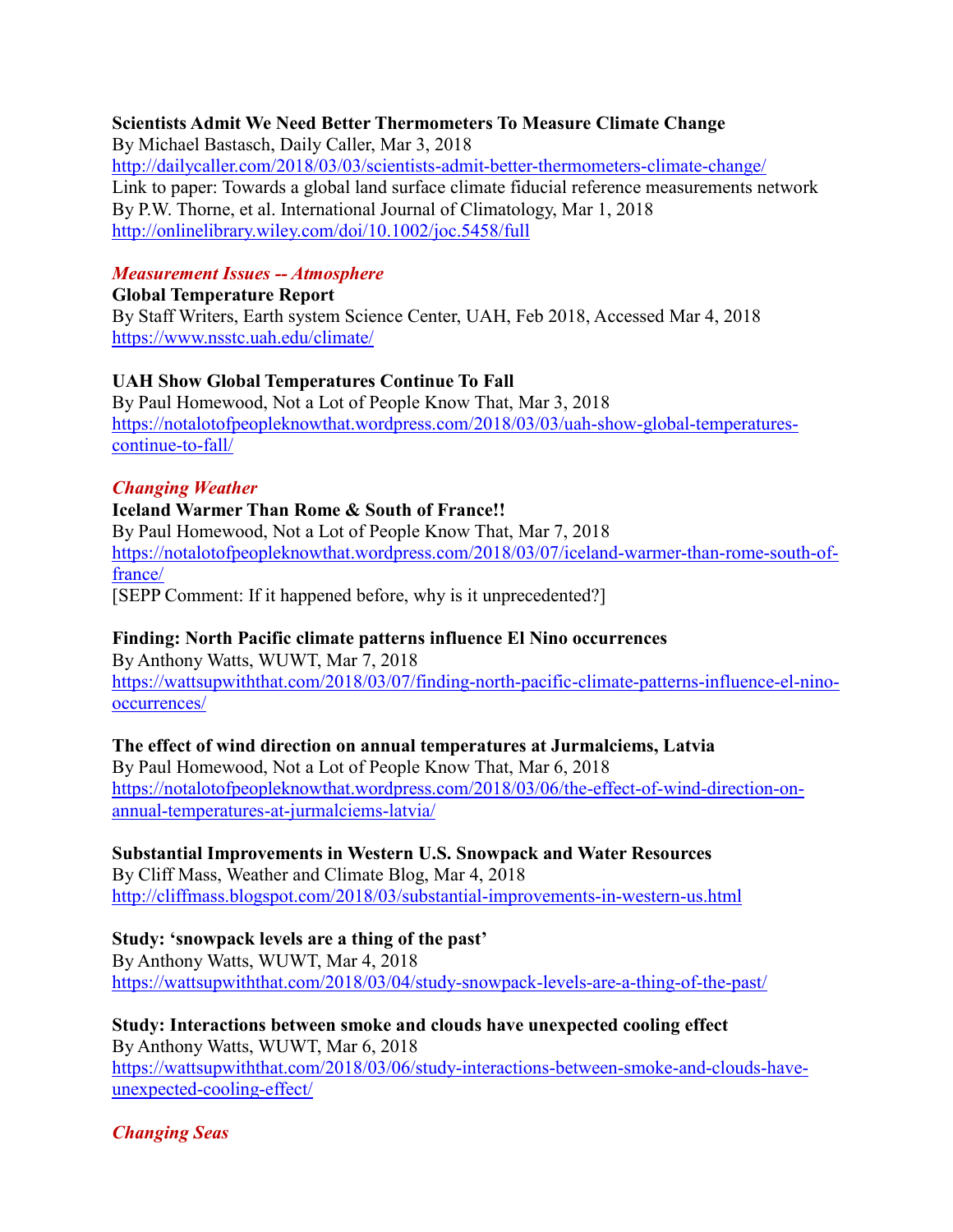### **Will Advances in Groundwater Science Force a Paradigm Shift in Sea Level Rise Attribution?**

Guest essay by Jim Steele, WUWT, Mar 3, 2018 [https://wattsupwiththat.com/2018/03/03/will-advances-in-groundwater-science-force-a-paradigm](https://wattsupwiththat.com/2018/03/03/will-advances-in-groundwater-science-force-a-paradigm-shift-in-sea-level-rise-attribution/)[shift-in-sea-level-rise-attribution/](https://wattsupwiththat.com/2018/03/03/will-advances-in-groundwater-science-force-a-paradigm-shift-in-sea-level-rise-attribution/)

### **San Francisco To Drown By 2100**

By Paul Homewood, Not a Lot of People Know That, Mar 9, 2018 <https://notalotofpeopleknowthat.wordpress.com/2018/03/09/san-francisco-to-drown-by-2100/>

### **Sea level budget over 2003–2008: A reevaluation from GRACE space gravimetry, satellite altimetry and Argo**

By A. Cazenave, et al, Global and Planetary Change, **Jan 2009** <https://www.sciencedirect.com/science/article/pii/S0921818108001343>

## *Changing Cryosphere – Land / Sea Ice*

**Winter polar bear sea ice habitat by early March 2018 varied little from 2006 or 2017** By Susan Crockford, Polar Bear Science, Mar 6, 2018 [https://polarbearscience.com/2018/03/06/winter-polar-bear-sea-ice-habitat-by-early-march-2018](https://polarbearscience.com/2018/03/06/winter-polar-bear-sea-ice-habitat-by-early-march-2018-varied-little-from-2006-or-2017/) [varied-little-from-2006-or-2017/](https://polarbearscience.com/2018/03/06/winter-polar-bear-sea-ice-habitat-by-early-march-2018-varied-little-from-2006-or-2017/)

# **More Evidence Glacier Retreat Was Far More Rapid During The 1850s-1940s Than Since**

By Kenneth Richard, No Tricks Zone, Mar 5, 2018 [http://notrickszone.com/2018/03/05/more-evidence-glacier-retreat-was-far-more-rapid-during-the-](http://notrickszone.com/2018/03/05/more-evidence-glacier-retreat-was-far-more-rapid-during-the-1850s-1940s-than-since/#sthash.LCBafOtd.dpbs)[1850s-1940s-than-since/#sthash.LCBafOtd.dpbs](http://notrickszone.com/2018/03/05/more-evidence-glacier-retreat-was-far-more-rapid-during-the-1850s-1940s-than-since/#sthash.LCBafOtd.dpbs)

*[SEPP Comment: Since many glaciers advanced during the little ice age, it is not surprising they receded when the earth warmed.]*

### **Surprise: Antarctic Ice Shelves Growing, Variations Linked To Natural Ocean Cycles, Unrelated To 'Global Warming'**

West Antarctic Ice Shelf: El Nino takes, La Nina gives By Dr. Sebastian Lüning and Prof. Fritz Vahrenholt (German text translated/edited by P. Gosselin), No Tricks Zone, Mar 7, 2018 [http://notrickszone.com/2018/03/07/surprise-antarctic-ice-shelves-growing-variations-linked-to-](http://notrickszone.com/2018/03/07/surprise-antarctic-ice-shelves-growing-variations-linked-to-natural-ocean-cycles-unrelated-to-global-warming/#sthash.UqyhTUXW.dpbs)

## [natural-ocean-cycles-unrelated-to-global-warming/#sthash.UqyhTUXW.dpbs](http://notrickszone.com/2018/03/07/surprise-antarctic-ice-shelves-growing-variations-linked-to-natural-ocean-cycles-unrelated-to-global-warming/#sthash.UqyhTUXW.dpbs)

## **Surprise! Study says some glaciers actually shrank during the last ice age**

By Anthony Watts, WUWT, Mar 6, 2018 [https://wattsupwiththat.com/2018/03/06/surprise-study-says-some-glaciers-actually-shrank](https://wattsupwiththat.com/2018/03/06/surprise-study-says-some-glaciers-actually-shrank-during-the-last-ice-age/)[during-the-last-ice-age/](https://wattsupwiththat.com/2018/03/06/surprise-study-says-some-glaciers-actually-shrank-during-the-last-ice-age/)

Link to paper: Asynchronous glaciations in arid continental climate By Jigjidsurengiin Batbaatar, et al. Quaternary Science Reviews, Feb 15, 2018 <https://www.sciencedirect.com/science/article/pii/S027737911730224X?via%3Dihub>

## **UK weather "going Mediterranean" so fast it overshoots to South Pole**

By Jo Nova, Her Blog, Mar 2, 2018

[http://joannenova.com.au/2018/03/uk-weather-going-mediterranean-so-fast-it-overshoots-to](http://joannenova.com.au/2018/03/uk-weather-going-mediterranean-so-fast-it-overshoots-to-south-pole/)[south-pole/](http://joannenova.com.au/2018/03/uk-weather-going-mediterranean-so-fast-it-overshoots-to-south-pole/)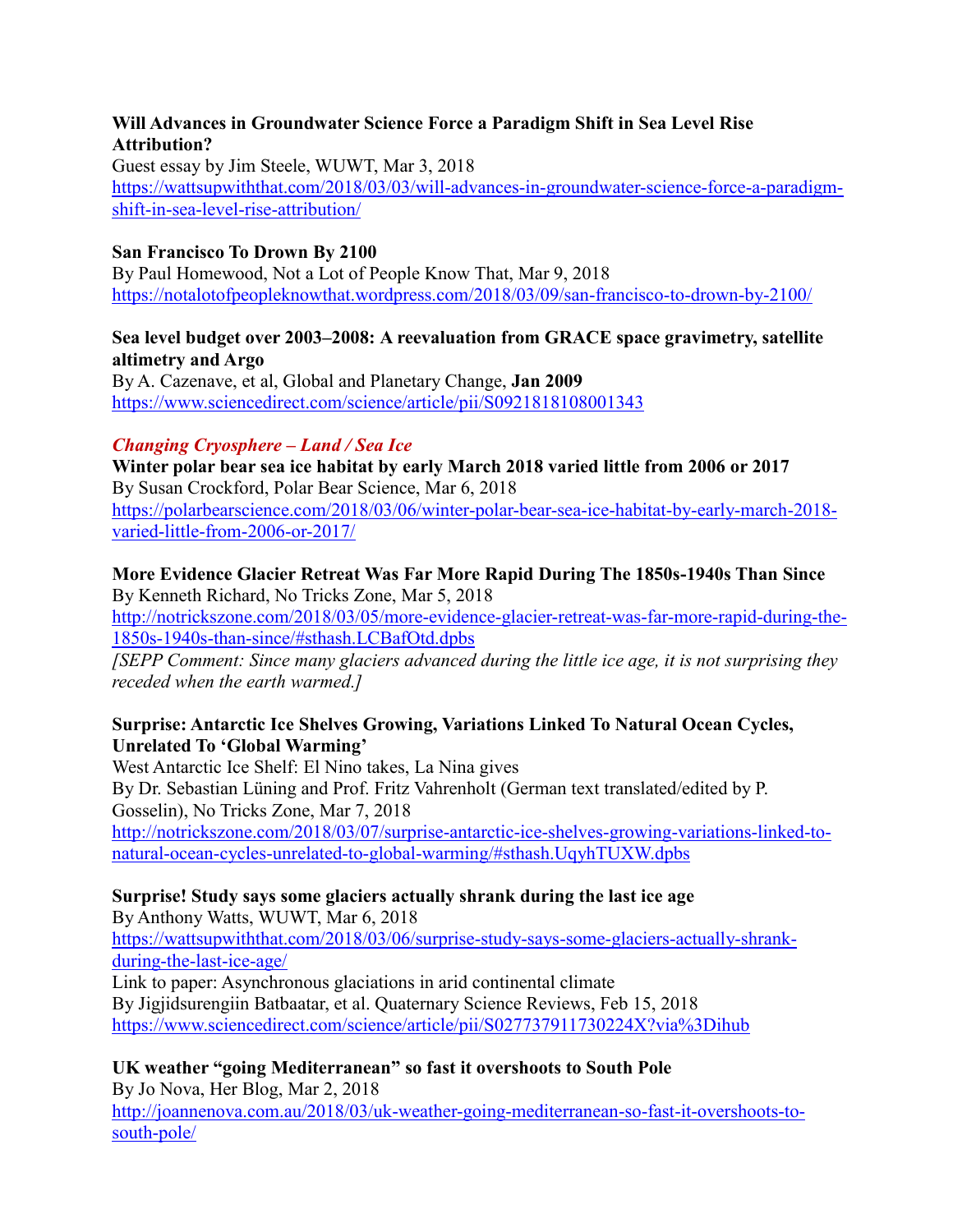### *Un-Science or Non-Science?*

### **Dire levels of CO2 will decimate oceans in 200 years**

By Blaine Friedlander, Cornell Chronicle, Mar 8, 2018 [H/t Paul Sheridan] <http://news.cornell.edu/stories/2018/03/dire-levels-co2-will-decimate-oceans-200-years> Link to paper: Sustained climate warming drives declining marine biological productivity By J. Keith Moore, Science, Mar 9, 2018

<http://science.sciencemag.org/content/359/6380/1139>

"In the paper, the new model projections calculate that atmospheric carbon dioxide could reach 1,960 parts per million by the year 2250."

### **Far northern permafrost may unleash carbon within decades**

By Carol Rasmussen,, NASA's Earth Science News Team, Mar 5, 2018 [H/t James Visetine] <https://climate.nasa.gov/news/2691/far-northern-permafrost-may-unleash-carbon-within-decades/> Link to paper: Detecting the permafrost carbon feedback: talik formation and increased coldseason respiration as precursors to sink-to-source transitions By Nicholas C. Parazoo, et al, The Cryosphere, Jan 12, 2018 <https://www.the-cryosphere.net/12/123/2018/>

### *Communicating Better to the Public – Exaggerate, or be Vague?*

**Scientists – we're on second notice: another 'warning to humanity' – popular science edition** By Anthony Wats, WUWT, Mar 7, 2018

[https://wattsupwiththat.com/2018/03/07/scientists-were-on-second-notice-another-warning-to](https://wattsupwiththat.com/2018/03/07/scientists-were-on-second-notice-another-warning-to-humanity-popular-science-edition/)[humanity-popular-science-edition/](https://wattsupwiththat.com/2018/03/07/scientists-were-on-second-notice-another-warning-to-humanity-popular-science-edition/)

Link to paper: The Role of Scientists' Warning in Shifting Policy from Growth to Conservation Economy

By William Ripple, et al, BioScience, Mar 7, 2018

<https://academic.oup.com/bioscience/advance-article/doi/10.1093/biosci/biy009/4913797>

### **Scientists hatch bold plan to save polar bears**

It will take more than bear chow to keep the animals alive in the wild. By David Cox, NBC News, Feb 27, 2018 <https://www.nbcnews.com/mach/science/scientists-hatch-bold-plan-save-polar-bears-ncna851356>

### *Questioning European Green*

### **"Climate-Industrial Complex" Wasting £100 Billion And Shutting Down Debate – Warns Lilley**

By Paul Homewood, Not a Lot of People Know That, Mar 5, 2018 [https://notalotofpeopleknowthat.wordpress.com/2018/03/05/climate-industrial-complex-wasting-](https://notalotofpeopleknowthat.wordpress.com/2018/03/05/climate-industrial-complex-wasting-100-billion-and-shutting-down-debate-warns-lilley/)[100-billion-and-shutting-down-debate-warns-lilley/](https://notalotofpeopleknowthat.wordpress.com/2018/03/05/climate-industrial-complex-wasting-100-billion-and-shutting-down-debate-warns-lilley/)

### **'Mr Energiewende' quits German government in protest at coalition deal**

Germany's new deal was a "bitter disappointment" for those looking for a modern climate and energy policy, said outgoing energy secretary Rainer Baake

By Karl Mathiesen, Climate Home News, Mar 5, 2018 [H/t GWPF]

[http://www.climatechangenews.com/2018/03/05/mr-energiewende-quits-german-government](http://www.climatechangenews.com/2018/03/05/mr-energiewende-quits-german-government-protest-coalition-deal/)[protest-coalition-deal/](http://www.climatechangenews.com/2018/03/05/mr-energiewende-quits-german-government-protest-coalition-deal/)

*Questioning Green Elsewhere* **EIA Distorts Energy Forecasts, Part 1**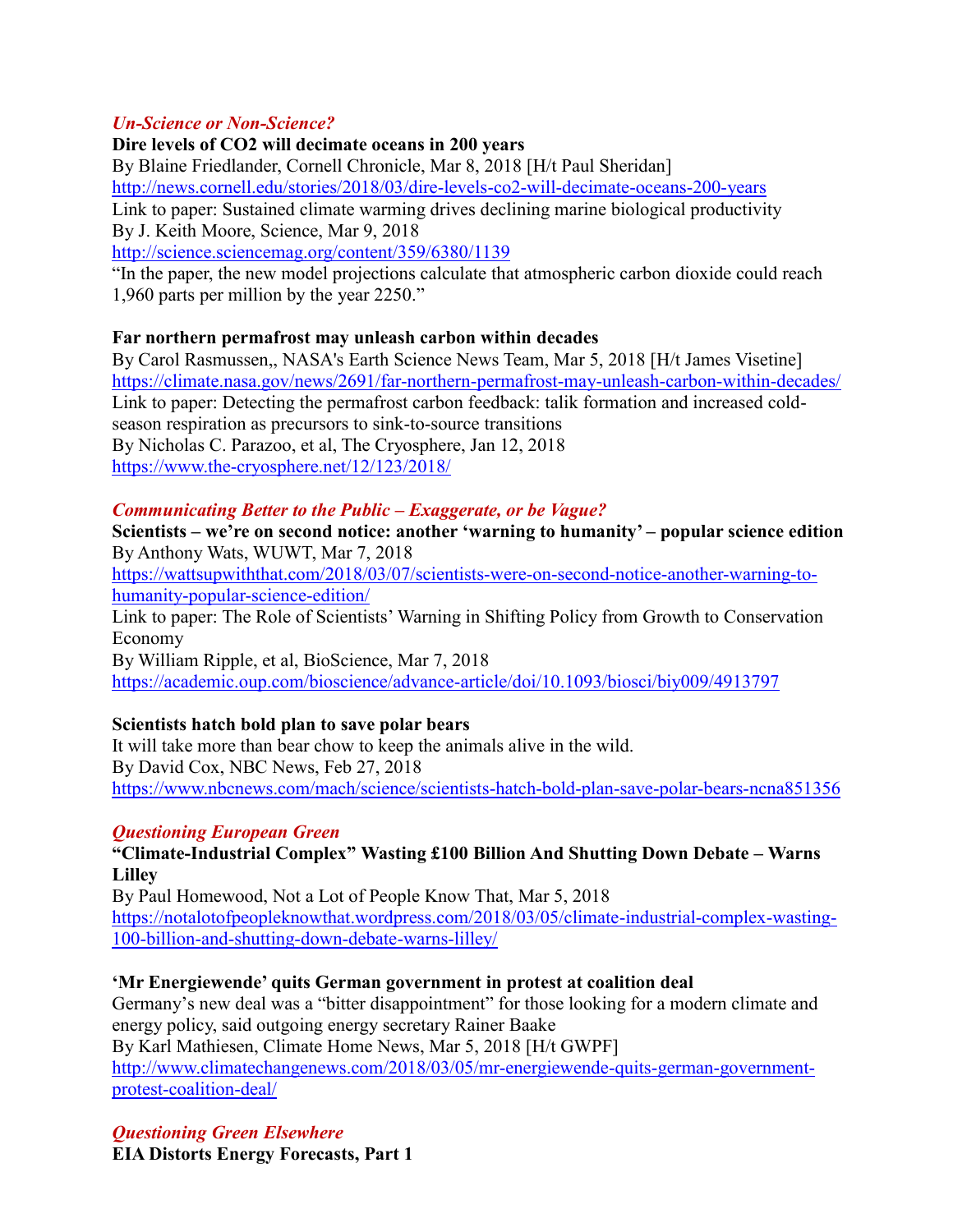By Donn Dears, Power For USA, Mar 6, 2018 <http://ddears.com/2018/03/06/eia-distorts-energy-forecasts-part-1/> *[SEPP Comment: Why EIA forecasts are erroneous*

## **EIA Distorts Energy Forecasts, Part 2**

By Donn Dears, Power For USA, Mar 9, 2018 <http://ddears.com/2018/03/09/eia-distorts-energy-forecasts-part-2/> *[SEPP Comment: An example of highly questionable assumptions in making forecasts.]*

## *Funding Issues*

**Giant Spanish Bank spends €100 b on Earth's weather, cos they are nice people** By Jo Nova Her Blog, Mar 9, 2018 [http://joannenova.com.au/2018/03/giant-spanish-bank-spends-e100-b-on-earths-weather-cos-they](http://joannenova.com.au/2018/03/giant-spanish-bank-spends-e100-b-on-earths-weather-cos-they-are-nice-people/)[are-nice-people/](http://joannenova.com.au/2018/03/giant-spanish-bank-spends-e100-b-on-earths-weather-cos-they-are-nice-people/)

## *The Political Games Continue*

**Russian Troll farm sought to undermine US government, energy, climate** By Jo Nova, Her Blog, Mar 3, 2018 [http://joannenova.com.au/2018/03/russian-troll-farm-sought-to-undermine-us-government](http://joannenova.com.au/2018/03/russian-troll-farm-sought-to-undermine-us-government-energy-climate/)[energy-climate/](http://joannenova.com.au/2018/03/russian-troll-farm-sought-to-undermine-us-government-energy-climate/)

## *Litigation Issues*

**Judge orders 'tutorial' on climate science in oil case** By Anne C. Mulkern, E&E News, Mar 8, 2018 <https://www.eenews.net/climatewire/2018/03/08/stories/1060075791>

## **Federal court will hold first-ever hearing on climate change science**

By Stuart Leavenworth, Kansas City News, Mar 7, 2018 <http://www.kansascity.com/news/nation-world/article203842234.html>

## **Climate Lawsuits: What They Say, And What They Fail To Say**

By Benjamin Zycher, IBD, Mar 6, 2018 [https://www.investors.com/politics/commentary/climate-lawsuits-what-they-say-and-what-they](https://www.investors.com/politics/commentary/climate-lawsuits-what-they-say-and-what-they-fail-to-say/)[fail-to-say/](https://www.investors.com/politics/commentary/climate-lawsuits-what-they-say-and-what-they-fail-to-say/)

"In other words, Big Oil has known for decades what is not known even today, and is responsible for systematic climate extremes for which there is no actual evidence."

## **About those fraudulent climate litigation shakedowns**

Guest opinion by Paul Driessen, WUWT, Mar 7, 2018 <https://wattsupwiththat.com/2018/03/07/about-those-fraudulent-climate-litigation-shakedowns/>

**The Ninth Circuit Just Allowed Children To Sue Trump Over Global Warming** By Michael Bastasch, Daily Caller, Mar 7, 2018 [H/t Paul Sheridan] <http://dailycaller.com/2018/03/07/global-warming-ninth-circuit-oregon/>

## *Energy Issues – Non-US*

**Capacity Market Still Fails To Trigger New CCGT** By Paul Homewood, Not a Lot of People Know That, Mar 4, 2018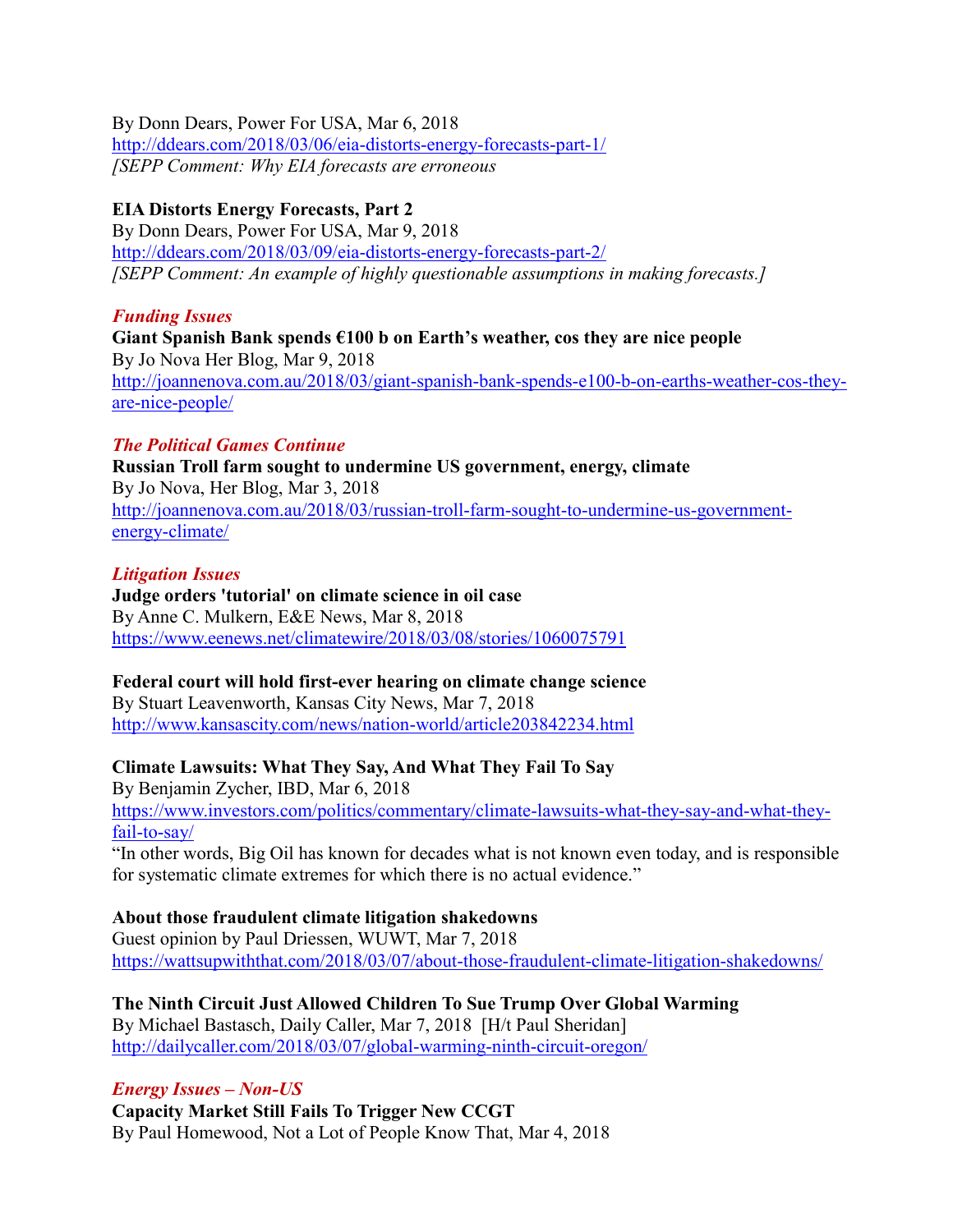[https://notalotofpeopleknowthat.wordpress.com/2018/03/04/capacity-market-still-fails-to-trigger](https://notalotofpeopleknowthat.wordpress.com/2018/03/04/capacity-market-still-fails-to-trigger-new-ccgt/#more-32643)[new-ccgt/#more-32643](https://notalotofpeopleknowthat.wordpress.com/2018/03/04/capacity-market-still-fails-to-trigger-new-ccgt/#more-32643)

'Once again, the bulk of the auction has been taken up by existing capacity. New build generation is only 767 MW, and this all appears to be small gas engine stuff.

'There is no new CCGT. Indeed, there has been none at all for any of the four auctions now completed.'

### **Saudi Arabia's Gift To America's Shale Producers: A Supertanker And An IPO**

By Mark Mills, Forbes, Feb 21, 2018 [https://www.forbes.com/sites/markpmills/2018/02/21/saudi-arabias-gift-to-americas-shale](https://www.forbes.com/sites/markpmills/2018/02/21/saudi-arabias-gift-to-americas-shale-producers-a-supertanker-and-an-ipo/#101261932191)[producers-a-supertanker-and-an-ipo/#101261932191](https://www.forbes.com/sites/markpmills/2018/02/21/saudi-arabias-gift-to-americas-shale-producers-a-supertanker-and-an-ipo/#101261932191)

## **Despair In Venezuela: "We Are Dying Of Hunger In The Oil Industry"**

By Tsvetana Paraskova, Oil Price.com, Feb 25, 2018 [https://oilprice.com/Geopolitics/International/Despair-In-Venezuela-We-Are-Dying-Of-Hunger-](https://oilprice.com/Geopolitics/International/Despair-In-Venezuela-We-Are-Dying-Of-Hunger-In-The-Oil-Industry.html)[In-The-Oil-Industry.html](https://oilprice.com/Geopolitics/International/Despair-In-Venezuela-We-Are-Dying-Of-Hunger-In-The-Oil-Industry.html)

### **Germany's New Coalition Government Agrees to Phase Out Coal, but Will Miss 2020 Emissions Targets**

By Lee Bushsbaum, Power Mag, Mar 8, 2018

[http://www.powermag.com/germanys-new-coalition-government-agrees-to-phase-out-coal-but](http://www.powermag.com/germanys-new-coalition-government-agrees-to-phase-out-coal-but-not-by-2020-target/?mkt_tok=eyJpIjoiT1RobFl6TmlNbUk0WldFNSIsInQiOiI4aVgzOUFrYmNcL2h6NlhCcW9yb01Xc1RqNXlEUStCb3U0RlVTMXlVd1hDR28rWWViY2l1dGVPeTBQUEhoTGdZM3hlRnR5dUttUDBNNVA1SlFUd1Q3dW1UajdBV0tnRGIzMWJKK05QRzkxTWNUaUhoVzlBVlgybytmbzFrQk5HdlAifQ%3D%3D)[not-by-2020-](http://www.powermag.com/germanys-new-coalition-government-agrees-to-phase-out-coal-but-not-by-2020-target/?mkt_tok=eyJpIjoiT1RobFl6TmlNbUk0WldFNSIsInQiOiI4aVgzOUFrYmNcL2h6NlhCcW9yb01Xc1RqNXlEUStCb3U0RlVTMXlVd1hDR28rWWViY2l1dGVPeTBQUEhoTGdZM3hlRnR5dUttUDBNNVA1SlFUd1Q3dW1UajdBV0tnRGIzMWJKK05QRzkxTWNUaUhoVzlBVlgybytmbzFrQk5HdlAifQ%3D%3D)

[target/?mkt\\_tok=eyJpIjoiT1RobFl6TmlNbUk0WldFNSIsInQiOiI4aVgzOUFrYmNcL2h6NlhCc](http://www.powermag.com/germanys-new-coalition-government-agrees-to-phase-out-coal-but-not-by-2020-target/?mkt_tok=eyJpIjoiT1RobFl6TmlNbUk0WldFNSIsInQiOiI4aVgzOUFrYmNcL2h6NlhCcW9yb01Xc1RqNXlEUStCb3U0RlVTMXlVd1hDR28rWWViY2l1dGVPeTBQUEhoTGdZM3hlRnR5dUttUDBNNVA1SlFUd1Q3dW1UajdBV0tnRGIzMWJKK05QRzkxTWNUaUhoVzlBVlgybytmbzFrQk5HdlAifQ%3D%3D) [W9yb01Xc1RqNXlEUStCb3U0RlVTMXlVd1hDR28rWWViY2l1dGVPeTBQUEhoTGdZM3hl](http://www.powermag.com/germanys-new-coalition-government-agrees-to-phase-out-coal-but-not-by-2020-target/?mkt_tok=eyJpIjoiT1RobFl6TmlNbUk0WldFNSIsInQiOiI4aVgzOUFrYmNcL2h6NlhCcW9yb01Xc1RqNXlEUStCb3U0RlVTMXlVd1hDR28rWWViY2l1dGVPeTBQUEhoTGdZM3hlRnR5dUttUDBNNVA1SlFUd1Q3dW1UajdBV0tnRGIzMWJKK05QRzkxTWNUaUhoVzlBVlgybytmbzFrQk5HdlAifQ%3D%3D) [RnR5dUttUDBNNVA1SlFUd1Q3dW1UajdBV0tnRGIzMWJKK05QRzkxTWNUaUhoVzlBVlgy](http://www.powermag.com/germanys-new-coalition-government-agrees-to-phase-out-coal-but-not-by-2020-target/?mkt_tok=eyJpIjoiT1RobFl6TmlNbUk0WldFNSIsInQiOiI4aVgzOUFrYmNcL2h6NlhCcW9yb01Xc1RqNXlEUStCb3U0RlVTMXlVd1hDR28rWWViY2l1dGVPeTBQUEhoTGdZM3hlRnR5dUttUDBNNVA1SlFUd1Q3dW1UajdBV0tnRGIzMWJKK05QRzkxTWNUaUhoVzlBVlgybytmbzFrQk5HdlAifQ%3D%3D) [bytmbzFrQk5HdlAifQ%3D%3D](http://www.powermag.com/germanys-new-coalition-government-agrees-to-phase-out-coal-but-not-by-2020-target/?mkt_tok=eyJpIjoiT1RobFl6TmlNbUk0WldFNSIsInQiOiI4aVgzOUFrYmNcL2h6NlhCcW9yb01Xc1RqNXlEUStCb3U0RlVTMXlVd1hDR28rWWViY2l1dGVPeTBQUEhoTGdZM3hlRnR5dUttUDBNNVA1SlFUd1Q3dW1UajdBV0tnRGIzMWJKK05QRzkxTWNUaUhoVzlBVlgybytmbzFrQk5HdlAifQ%3D%3D)

### *Energy Issues -- US*

### **'Stranded Asset' Argument Against Coal, Oil And Natural Gas Isn't Real** By Jude Clemente, Forbes, Mar 2, 2018 [H/t GWPF] [https://www.forbes.com/sites/judeclemente/2018/03/02/stranded-asset-argument-against-coal-oil](https://www.forbes.com/sites/judeclemente/2018/03/02/stranded-asset-argument-against-coal-oil-and-natural-gas-isnt-real/#53c34464613e)[and-natural-gas-isnt-real/#53c34464613e](https://www.forbes.com/sites/judeclemente/2018/03/02/stranded-asset-argument-against-coal-oil-and-natural-gas-isnt-real/#53c34464613e)

### **12 hours of energy storage enough for U.S. to run on 80% solar+wind**

Scientists in California have modeled a solar-heavy/wind power electricity grid, without nationwide HVDC, that could reliably deliver 80% of U.S. electricity needs. 100% of needs would require 3 weeks of energy storage.

By John Weaver, PV Magazine, Mar 1, 2018

<https://pv-magazine-usa.com/2018/03/01/12-hours-energy-storage-80-percent-wind-solar/>

"The key takeaway from this report should be that intermittent electricity sources, like wind and solar power, will not mean a loss of the regular electricity delivery that modern humanity has come to expect. While any one of these models probably won't be exactly what we do, its clear that we have many options to remove CO2 from our electricity grid – as long as we power forward aggressively."

## **ERCOT Anticipates Summer Supply Crunch Amid Unit Retirements**

By Sonal Patel, Power, Mar 1, 2018

[http://www.powermag.com/ercot-anticipates-summer-supply-crunch-amid-units](http://www.powermag.com/ercot-anticipates-summer-supply-crunch-amid-units-retirements/?mkt_tok=eyJpIjoiTlRWaE9UbGlOV1JpWkRKaCIsInQiOiJjSWN6MXlwRUVMVmZpUGFMMVJibk1rVnpYVWN3U1hTRkJmT05cL29aV3BuSDhpUWVJRmlja3FrR1wvWjBDYlByeWh4YkhWdytUOHE4ZVA0WWJLMmFyMUdJS3I4c3dYOVErMmxcL3BYZXhOVzBQUFNtS3VBWmVvVURcL1NPZ3dWcXhmWGkifQ%3D%3D)[retirements/?mkt\\_tok=eyJpIjoiTlRWaE9UbGlOV1JpWkRKaCIsInQiOiJjSWN6MXlwRUVMVm](http://www.powermag.com/ercot-anticipates-summer-supply-crunch-amid-units-retirements/?mkt_tok=eyJpIjoiTlRWaE9UbGlOV1JpWkRKaCIsInQiOiJjSWN6MXlwRUVMVmZpUGFMMVJibk1rVnpYVWN3U1hTRkJmT05cL29aV3BuSDhpUWVJRmlja3FrR1wvWjBDYlByeWh4YkhWdytUOHE4ZVA0WWJLMmFyMUdJS3I4c3dYOVErMmxcL3BYZXhOVzBQUFNtS3VBWmVvVURcL1NPZ3dWcXhmWGkifQ%3D%3D)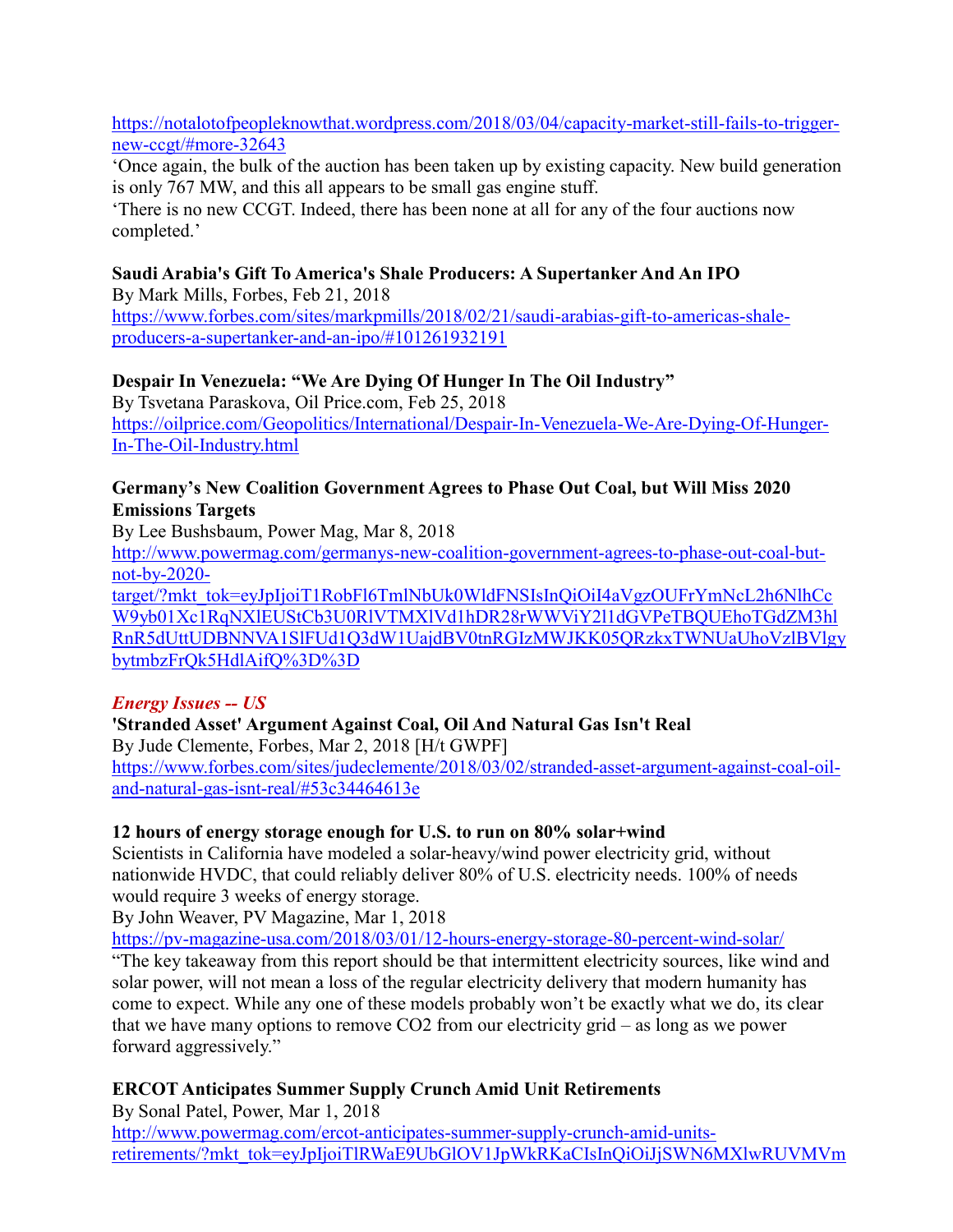[ZpUGFMMVJibk1rVnpYVWN3U1hTRkJmT05cL29aV3BuSDhpUWVJRmlja3FrR1wvWjBDY](http://www.powermag.com/ercot-anticipates-summer-supply-crunch-amid-units-retirements/?mkt_tok=eyJpIjoiTlRWaE9UbGlOV1JpWkRKaCIsInQiOiJjSWN6MXlwRUVMVmZpUGFMMVJibk1rVnpYVWN3U1hTRkJmT05cL29aV3BuSDhpUWVJRmlja3FrR1wvWjBDYlByeWh4YkhWdytUOHE4ZVA0WWJLMmFyMUdJS3I4c3dYOVErMmxcL3BYZXhOVzBQUFNtS3VBWmVvVURcL1NPZ3dWcXhmWGkifQ%3D%3D) [lByeWh4YkhWdytUOHE4ZVA0WWJLMmFyMUdJS3I4c3dYOVErMmxcL3BYZXhOVzBQU](http://www.powermag.com/ercot-anticipates-summer-supply-crunch-amid-units-retirements/?mkt_tok=eyJpIjoiTlRWaE9UbGlOV1JpWkRKaCIsInQiOiJjSWN6MXlwRUVMVmZpUGFMMVJibk1rVnpYVWN3U1hTRkJmT05cL29aV3BuSDhpUWVJRmlja3FrR1wvWjBDYlByeWh4YkhWdytUOHE4ZVA0WWJLMmFyMUdJS3I4c3dYOVErMmxcL3BYZXhOVzBQUFNtS3VBWmVvVURcL1NPZ3dWcXhmWGkifQ%3D%3D) [FNtS3VBWmVvVURcL1NPZ3dWcXhmWGkifQ%3D%3D](http://www.powermag.com/ercot-anticipates-summer-supply-crunch-amid-units-retirements/?mkt_tok=eyJpIjoiTlRWaE9UbGlOV1JpWkRKaCIsInQiOiJjSWN6MXlwRUVMVmZpUGFMMVJibk1rVnpYVWN3U1hTRkJmT05cL29aV3BuSDhpUWVJRmlja3FrR1wvWjBDYlByeWh4YkhWdytUOHE4ZVA0WWJLMmFyMUdJS3I4c3dYOVErMmxcL3BYZXhOVzBQUFNtS3VBWmVvVURcL1NPZ3dWcXhmWGkifQ%3D%3D)

"The recent retirement of older generating units and high peak usage owing to economic growth could tighten operating reserves in the region served by the Electric Reliability Council of Texas (ERCOT) this summer."

### *EPA and other Regulators on the March*

**Epstein, White to US EPA (a great six minutes in San Francisco!)** By Robert Bradley Jr., Master Resource, Mar 9, 2018 <https://www.masterresource.org/epstein-alex/epstein-white-usepa-sf/> *[SEPP Comment: Testimony against the Obama administration's power plan.]*

## **EPA moving to change its landmark disposal rule**

By Sean Reilly, E & E News, Mar 2, 2018 <https://www.eenews.net/greenwire/2018/03/02/stories/1060075313>

## *Oil and Natural Gas – the Future or the Past?*

**Boom Times for US Shale Oil Production** By Staff Writers, Financial Times, Via GWPF, Mar 4, 2018 <http://www.thegwpf.com/boom-times-for-us-shale-oil-production/>

### **A 'Major Second Wave' of U.S. Fracking Is About to Be Unleashed Upon the World** By Justin Worland, Time, Mar 6, 2018 <http://time.com/5187074/fracking-energy-oil-natural-gas/>

## **The Next Entrant in the Shale Revolution? OPEC's Saudi Arabia**

By Wael Mahdi and Bruce Stanley, Bloomberg, Mar 7, 2018 [https://www.bloomberg.com/news/articles/2018-03-07/saudis-seek-to-tap-shale-gas-basin](https://www.bloomberg.com/news/articles/2018-03-07/saudis-seek-to-tap-shale-gas-basin-rivaling-texas-eagle-ford)[rivaling-texas-eagle-ford](https://www.bloomberg.com/news/articles/2018-03-07/saudis-seek-to-tap-shale-gas-basin-rivaling-texas-eagle-ford)

### **Russia to Rescue as Europe Draws More Gas in Siberian Chill**

By Elena Mazneva, Anna Shiryaevskaya and Mathew Carr, Bloomberg, Mar 2, 2018 [https://www.bloomberg.com/news/articles/2018-03-02/russia-to-the-rescue-as-europe-draws](https://www.bloomberg.com/news/articles/2018-03-02/russia-to-the-rescue-as-europe-draws-more-gas-in-siberian-chill)[more-gas-in-siberian-chill](https://www.bloomberg.com/news/articles/2018-03-02/russia-to-the-rescue-as-europe-draws-more-gas-in-siberian-chill)

### **Splish Splash - Where Are Permian Producers Going to Put All of That Produced Water?** By Housley Carr, RBN Energy, Feb 28, 2018 [https://rbnenergy.com/splish-splash-where-are-permian-producers-going-to-put-all-of-that](https://rbnenergy.com/splish-splash-where-are-permian-producers-going-to-put-all-of-that-produced-water)[produced-water](https://rbnenergy.com/splish-splash-where-are-permian-producers-going-to-put-all-of-that-produced-water)

### *Return of King Coal?*

**Group pushing climate skepticism tries to save coal plants** By Benjamin Storrow and Scott Waldman, E&E News, Feb 23, 2018 <https://www.eenews.net/climatewire/2018/02/23/stories/1060074561>

**America Is Finally Catching Up on Clean Coal** By Christopher Mendoza, American Thinker, Mar 7, 2018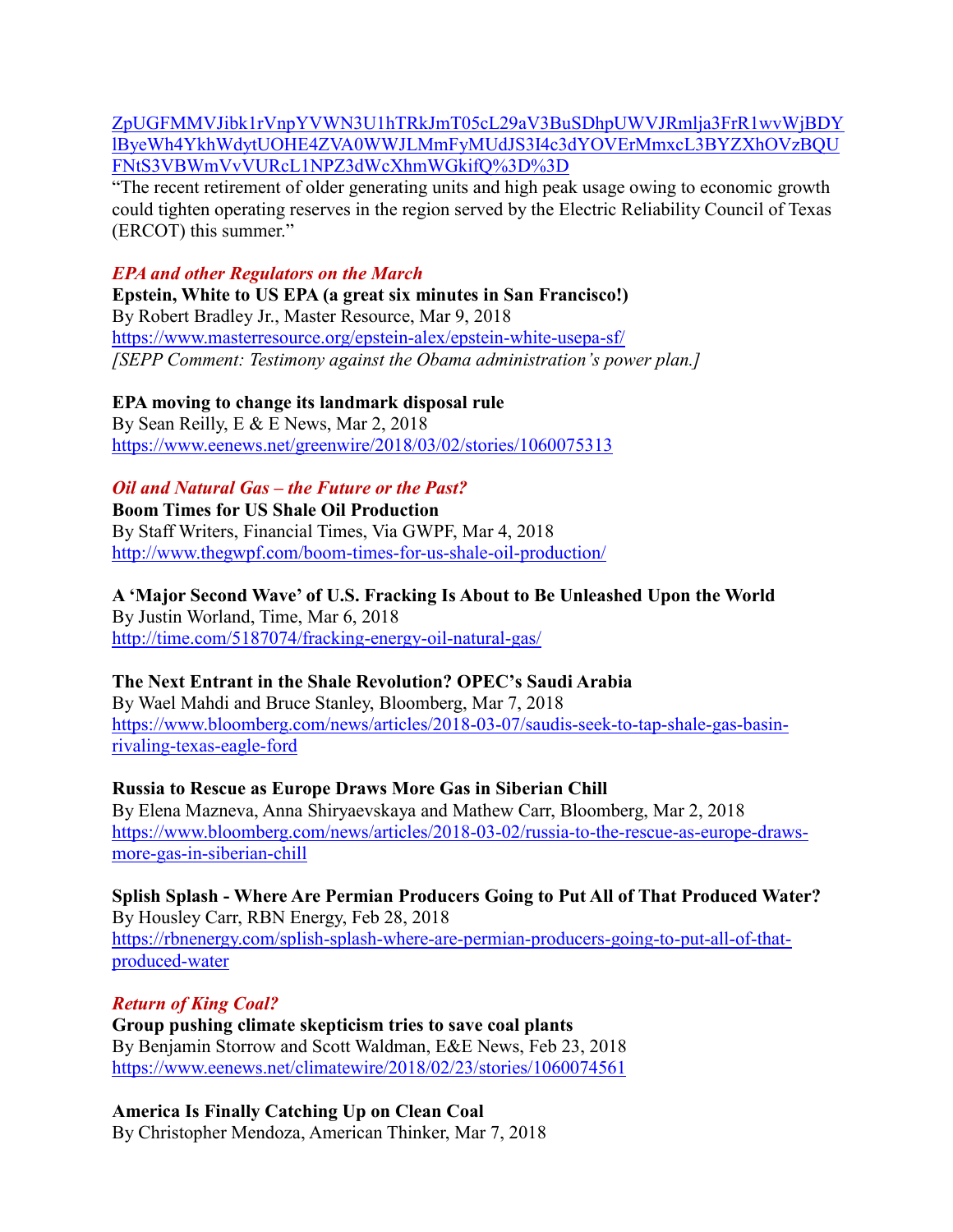https://www.americanthinker.com/articles/2018/03/america is finally catching up on clean coa [l.html](https://www.americanthinker.com/articles/2018/03/america_is_finally_catching_up_on_clean_coal.html)

### *Oil Spills, Gas Leaks & Consequences*

**Drillers can't comply with methane reg, ask court to nix it** By Ellen M. Gilmer, E&E News, Mar 1, 2018 <https://www.eenews.net/energywire/2018/03/01/stories/1060075129>

**Meet Claire. She can see a little methane leak from space** By John Fiaka, E & E News, Mar 9, 2018 <https://www.eenews.net/climatewire/2018/03/09/stories/1060075901>

### *Alternative, Green ("Clean") Solar and Wind*

**Wind and solar power could meet four-fifths of US electricity demand, study finds** Investment in greater storage, transmission capabilities needed By Staff Writer, Science Daily, Feb 27, 2018 <https://www.sciencedaily.com/releases/2018/02/180227111639.htm> Link to paper: Geophysical constraints on the reliability of solar and wind power in the United **States** 

By Shaner, Davis, Lewis & Calderia, Energy and Environmental Science, Feb 27, 2018 <http://pubs.rsc.org/en/Content/ArticleLanding/2018/EE/C7EE03029K#!divAbstract>

## *Alternative, Green ("Clean") Energy -- Other*

**Hydropower supply dries up with climate change**

By Irene Banos Ruiz, DW News, Jan 3, 2018

<http://www.dw.com/en/hydropower-supply-dries-up-with-climate-change/a-42472070>

"Ultimately, a greener energy supply is the solution to its own problems — the sooner we stop burning fossil fuels, the more stable our climate will be." *[SEPP Comment: Produce no CO2 and the climate will become stable!]*

### **More than 100 cities get most of their electricity from renewables, analysis shows**

Over 40 cities said to be running on 100 percent renewable electricity. More than 100 cities get at least 70 percent of their electricity from renewable sources.

By Anmar Frangoul, CNBC, Feb 27, 2018

[https://www.cnbc.com/2018/02/27/more-than-100-cities-get-most-of-their-electricity-from](https://www.cnbc.com/2018/02/27/more-than-100-cities-get-most-of-their-electricity-from-renewables-analysis-shows.html)[renewables-analysis-shows.html](https://www.cnbc.com/2018/02/27/more-than-100-cities-get-most-of-their-electricity-from-renewables-analysis-shows.html)

*[SEPP Comment: Many on hydropower. See link immediately above.]*

### *Carbon Schemes*

**Clean Coal: Carbon Capture and Enhanced Oil Recovery, Part Deux** Guest post by David Middleton, WUWT, Mar 8, 2018 [https://wattsupwiththat.com/2018/03/08/clean-coal-carbon-capture-and-enhanced-oil-recovery](https://wattsupwiththat.com/2018/03/08/clean-coal-carbon-capture-and-enhanced-oil-recovery-part-deux/)[part-deux/](https://wattsupwiththat.com/2018/03/08/clean-coal-carbon-capture-and-enhanced-oil-recovery-part-deux/)

### *Health, Energy, and Climate*

**Health savings outweigh costs of limiting global warming: study** By Staff Writers, Phys.Org, Mar 4, 2018 [H/t Toshio Fujita] <https://phys.org/news/2018-03-health-outweigh-limiting-global.html> *[SEPP Comment: Unable to link to any specific study.]*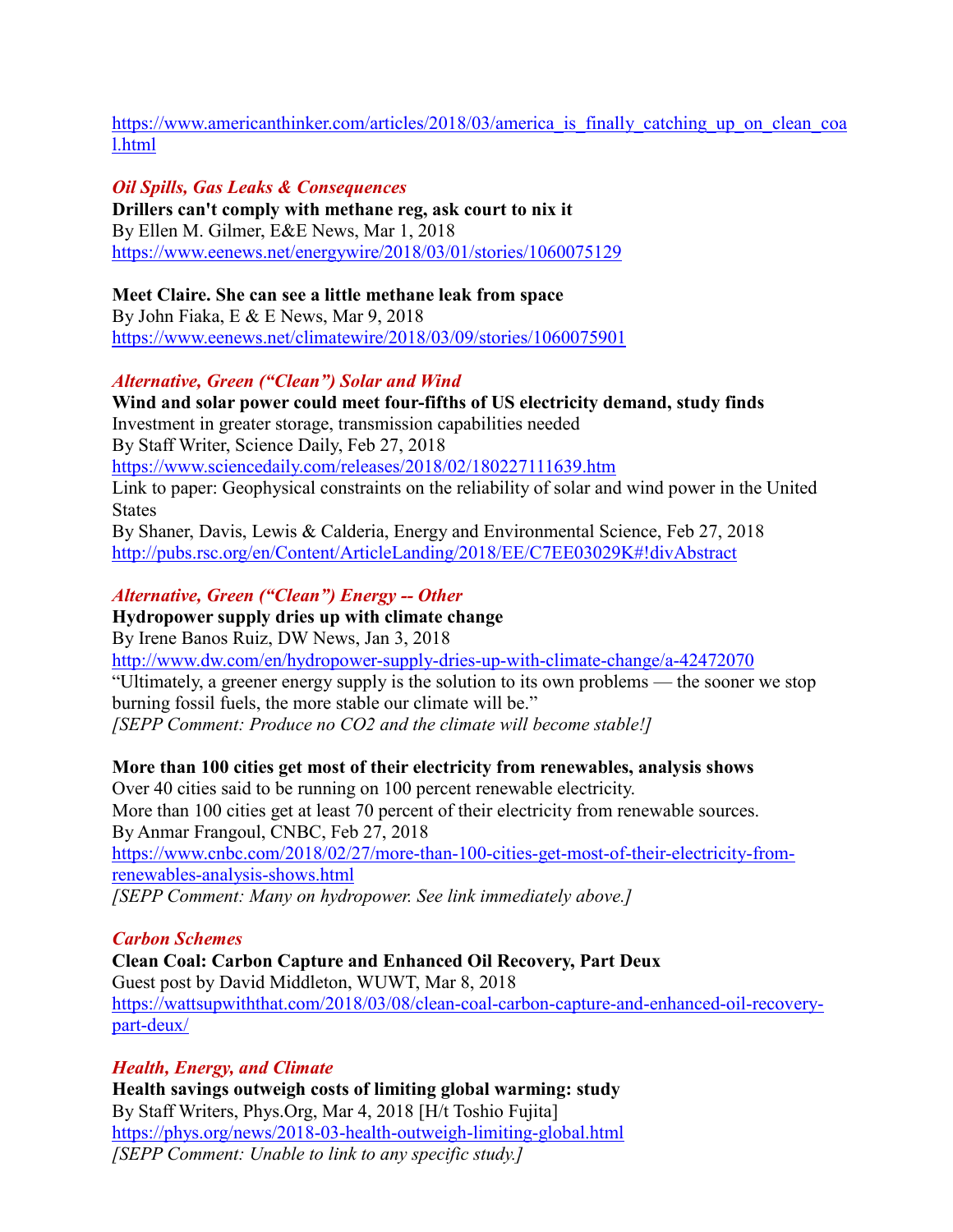**The latest medical malpractice: blaming "climate change" for heart attacks** By Anthony Watts, WUWT, Mar 4, 2018 [https://wattsupwiththat.com/2018/03/04/the-latest-medical-malpractice-blaming-climate-change](https://wattsupwiththat.com/2018/03/04/the-latest-medical-malpractice-blaming-climate-change-for-heart-attacks/)[for-heart-attacks/](https://wattsupwiththat.com/2018/03/04/the-latest-medical-malpractice-blaming-climate-change-for-heart-attacks/)

### *Other Scientific News*

**Flagship U.S. space telescope facing further delays** By Daniel Clery, Science Mag, Mar 1, 2018 [H/t Toshio Fujita] <http://www.sciencemag.org/news/2018/03/flagship-us-space-telescope-facing-further-delays> Link to report: James Webb Space Telescope: Integration and Test Challenges Have Delayed Launch and Threaten to Push Costs Over Cap By Staff Writers, GAO, Feb 28, 2018 [https://www.gao.gov/products/GAO-18-](https://www.gao.gov/products/GAO-18-273?utm_campaign=usgao_email&utm_content=daybook&utm_medium=email&utm_source=govdelivery) [273?utm\\_campaign=usgao\\_email&utm\\_content=daybook&utm\\_medium=email&utm\\_source=go](https://www.gao.gov/products/GAO-18-273?utm_campaign=usgao_email&utm_content=daybook&utm_medium=email&utm_source=govdelivery) [vdelivery](https://www.gao.gov/products/GAO-18-273?utm_campaign=usgao_email&utm_content=daybook&utm_medium=email&utm_source=govdelivery)

### **BELOW THE BOTTOM LINE:**

#### **Scottish sheep shrink**

By Staff Writers, Climate Change Predictions.org, Mar 9, 2018 <http://climatechangepredictions.org/uncategorized/2165>

"Climate change is causing a breed of wild sheep in Scotland to shrink, according to research. Scientists say milder winters help smaller sheep to survive, resulting in this "paradoxical decrease in size". The lead researcher in the study, Tim Coulson from Imperial College London, said the island provided an ideal opportunity to tease apart the factors driving the sheep's physical change."

BBC News, 2 Jul 2009

### **Warning to all black sheep in the family**

By Staff Writers, Climate Change Predictions.org, Mar 8, 2018 <http://climatechangepredictions.org/uncategorized/2167>

"First scientists discovered that the milder winters were shrinking the sheep in the Outer Hebrides at a rate of 3.5 ounces (100g) a year as smaller, weaker lambs were surviving in the warmer weather. Now they have discovered the same process is turning the dark coats of Soay sheep on Hirta in the St Kilda archipelago lighter.

"Dr Shane Maloney, an animal researcher whose findings are published in the Royal Society journal Biology Letters, said: "'If environmental effects are the cause of the decline, then we can expect the proportion of dark coloured Soay sheep to decrease further.'" The Telegraph, 22 Jul 2009 *[SEPP Comment: Smaller, lighter sheep?]*

### **Poles adrift** By Staff Writers, Climate Change Predictions.org, Mar 6, 2018 <http://climatechangepredictions.org/uncategorized/9548>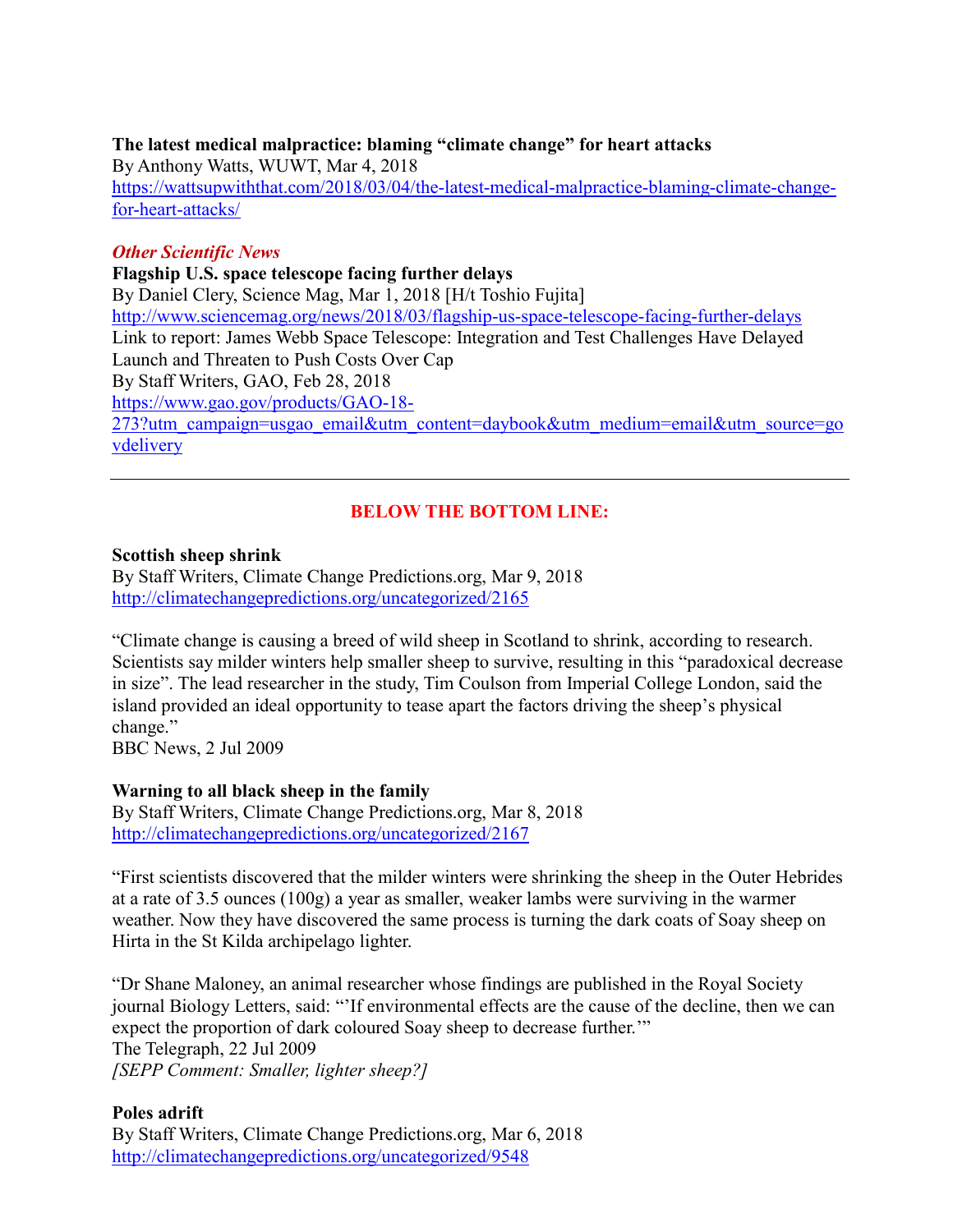"Earth's poles are drifting and climate change is to blame, claim scientists. "The planet's rotation has always wobbled slightly, and over time this movement has caused the North Pole to shift very slightly over time.

"But researchers now believe global warming could be drastically increasing this shift.

"Lead researcher Jianli Chen said that 'ice melting and sea level change can explain 90 per cent of the shift' and that 'the driving force for the sudden change is climate change.'

*[SEPP Comment: CO2 is responsible for changing the magnetism of the earth?]*

## **ARTICLES:**

### **1. Big Oil CEOs 'Not Losing Any Sleep' Over Peak Oil Demand**

Some executives say oil to remain dominant for decades despite renewable energy, electric vehicles

By Sarah Kent and Miguel Bustillo, WSJ, Mar 6, 2018 [https://www.wsj.com/articles/saudi-aramco-ceo-not-losing-any-sleep-over-peak-oil-demand-](https://www.wsj.com/articles/saudi-aramco-ceo-not-losing-any-sleep-over-peak-oil-demand-1520355679)[1520355679](https://www.wsj.com/articles/saudi-aramco-ceo-not-losing-any-sleep-over-peak-oil-demand-1520355679)

SUMMARY: The article starts:

*"The heads of some of the world's largest oil companies pushed back on Tuesday against predictions that demand for petroleum could erode in coming decades due to the rise of renewable energy and electric vehicles.*

*"Amin Nasser, chief executive of Saudi Arabian Oil Co., known as Saudi Aramco, told the CERAWeek conference in Houston that such forecasts overstate the economic costs of shifting to greener sources of energy and underestimate the continued dominance of fossil fuels.*

*"'I'm not losing any sleep over peak oil demand or stranded resources, ' Mr. Nasser said. He warned instead that more investment is needed in the oil sector to ensure there is enough supply to meet future demand.*

*"Bob Dudley, chief executive of BP PLC said that while the company could foresee a potential peak in oil demand, and a transition to a diverse mix of fuels, a recent study showed that demand would remain robust even under a scenario in which the sale of new internal-combustion vehicles was banned by 2040.*

*"'The pace of decline is likely to be very slow,' Mr. Dudley said. 'Think plateau. '*

*Mr. Dudley also said carbon emissions would continue to rise in such a scenario, underscoring the need to focus on ways to reduce emissions across all sources.*

*"'A race to renewables will not solve the challenge that we all have, ' he said. We need to be agnostic about new fuels. '*

*"The comments on the future of oil demand are the latest in a spirited debate over what the next few decades may hold for the oil sector, with some major companies predicting that efforts to curb global warming could mean oil consumption stops growing before the end of the next decade.*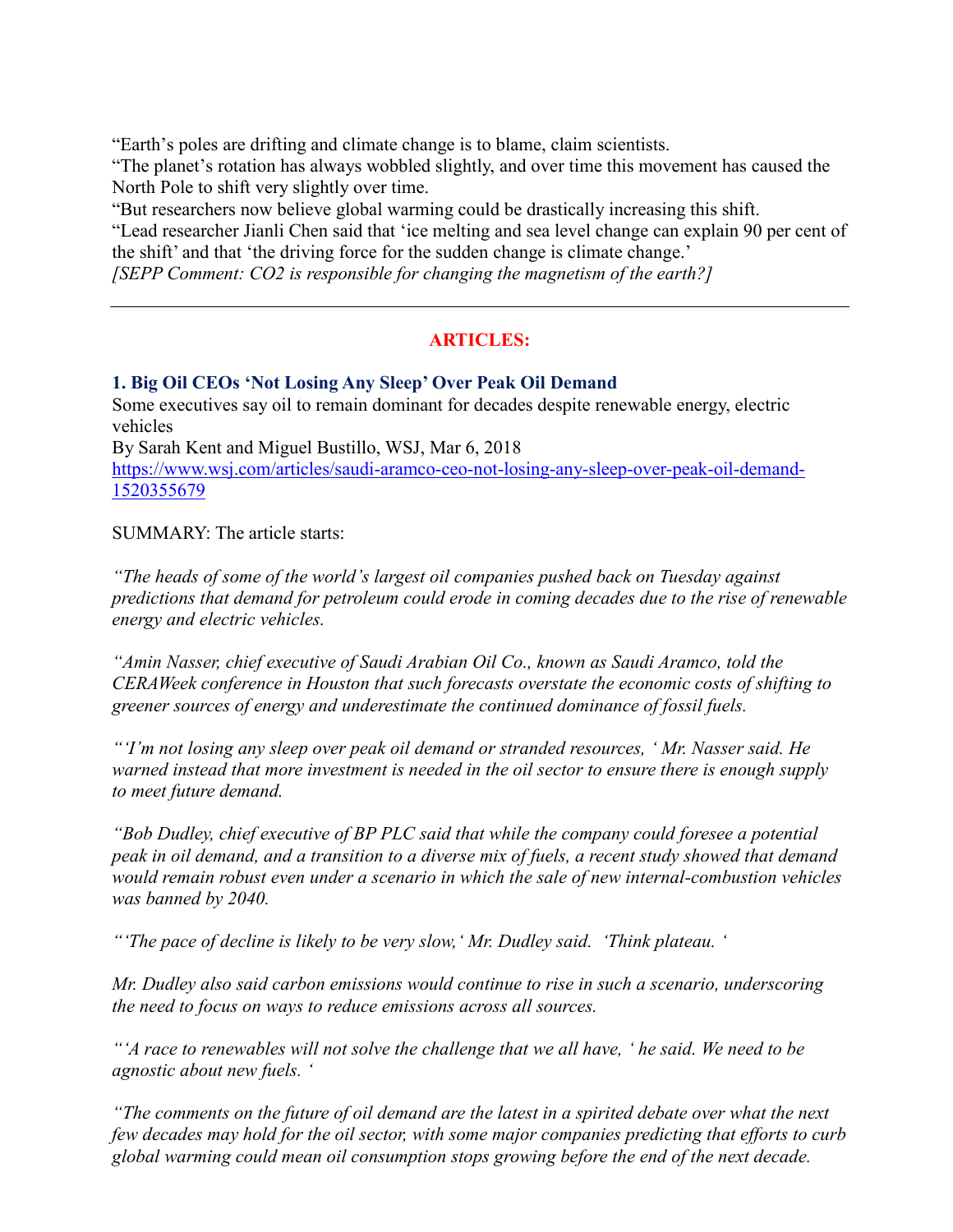*"Investors are increasingly calling on oil-and-gas companies to show they have a plan to manage a transition away from fossil fuels, even staging a rare revolt at Exxon Mobil Corp.'s annual meeting last year over the issues.*

*"Companies will likely have to disclose more about the potential impact of climate change and regulations tied to limiting emissions on their businesses in the next five to 10 years, ConocoPhillips Chief Executive Ryan Lance said Tuesday.*

*"'The disclosure is getting more difficult, ' he said, noting that he, along with other executives, received a letter from BlackRock Chief Executive Larry Fink this year, which pushed companies to articulate a 'social purpose. '"*

The article closed with vague comments about the ability to abandon oil. <u>\*</u><br>\*\*\*\*\*\*\*\*\*\*\*\*\*\*\*\*\*\*\*\*\*\*\*

### **2. 'Broad Band' Review: Mothers of Invention**

The secret history of women's role in the computing revolution, from the Victorian era's Ada Lovelace to the 'cybergIrls' of the 1990s. Katherine Boyle reviews 'Broad Band' by Claire L. Evans.

By Katherine Boyle, WSJ, March 6, 2018 <https://www.wsj.com/articles/broad-band-review-mothers-of-invention-1520380920>

SUMMARY The venture capitalist at General Catalyst Partners in San Francisco gives an uneven review of "Broad Band: The Untold Story of the Women Who Made the Internet" by Claire Evans. The Book starts *"in the mid-19th century with Ada Lovelace and her Analytical Engine and ending with the matriarchs of 1990s cyberfeminism, 'Broad Band'is a celebration of the women whose minds gave birth to the motherboard and its brethren.*

*"But what starts as an engaging series of biographical essays on lesser known mathematicians, innovators and cyberpunks is forced, either by circumstance or opportunity, to take on the heavy burden of explaining the sexist ills of today's technology industry. The droning question that dampens this party is why these extraordinary women were erased from computing history and why there weren't more of them to begin with. While 'Broad Band' excels as a collection of brief lives, it struggles as a work of social history and criticism, often resorting to trite asides and girlpower platitudes that diminish its female subjects and their merits."*

### The review states:

*"Ms. Evans vividly describes how Hopper, a teacher of mathematics at Vassar, joined the Navy shortly after Pearl Harbor, expecting to become a code-breaker but instead ending up as one of the three programmers of Mark I, the Harvard-based, IBM-funded electromechanical computer used to design atomic bombs during the Manhattan Project. Despite knowing little about either computers or bombs, the autodidact rose to the occasion and to the rank of rear admiral, ultimately becoming the mother of the Cobol programming language.*

*"Similarly, the six women who wired and programmed the Eniac, the Army's first all-electronic general-use computer, were thrown into some of the most complex computational puzzles of World War II. Working without a programming language, they perfected the process of manipulating the hundreds of cables and switches within the room-size super-calculator with hand-punched tape*